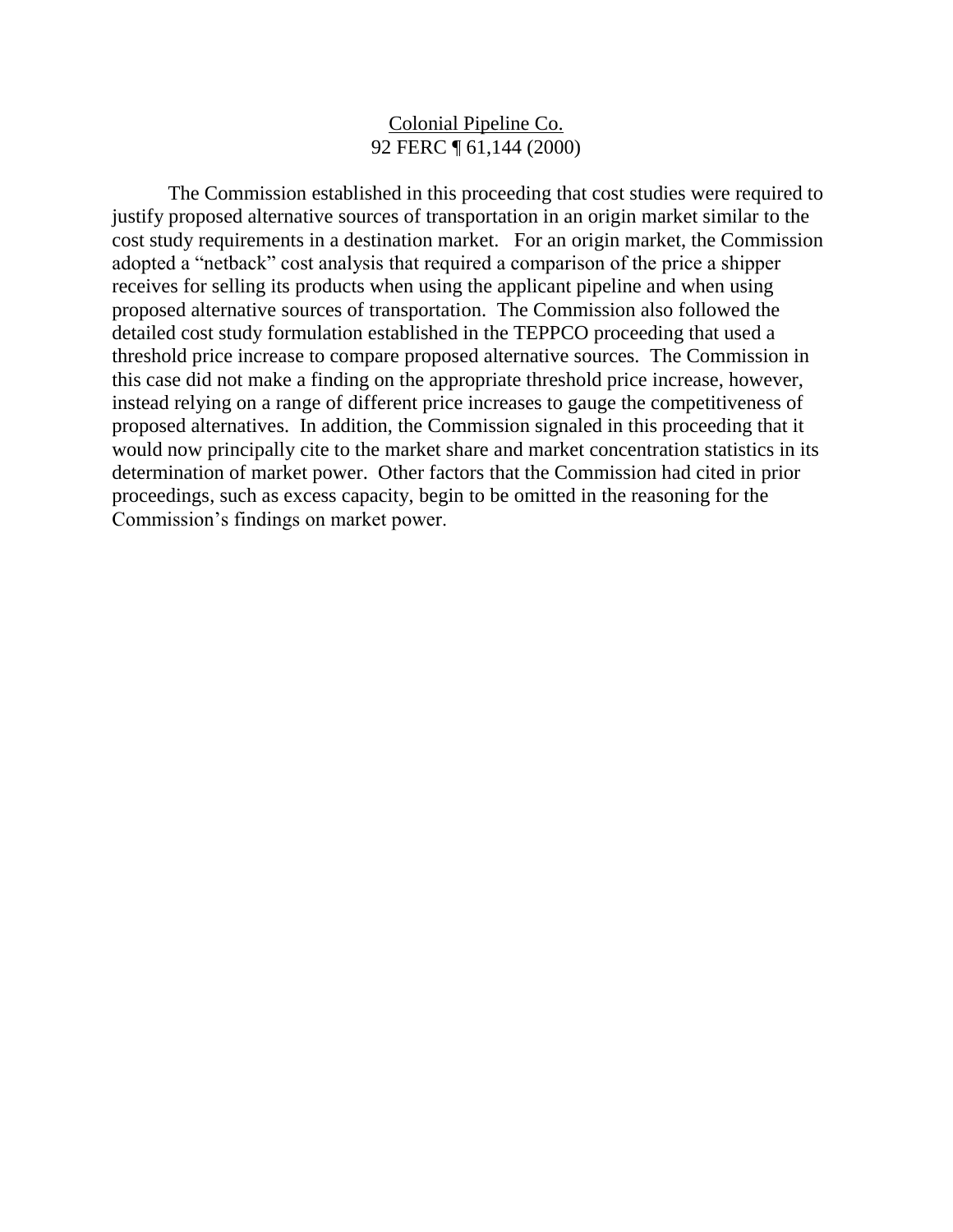# UNITED STATES OF AMERICA 92 FERC ¶ 61,144 FEDERAL ENERGY REGULATORY COMMISSION

Before Commissioners: James J. Hoecker, Chairman; William L. Massey, Linda Breathitt, and Curt Hébert, Jr.

Colonial Pipeline Company Docket No. OR99-5-000

# ORDER ON APPLICATION FOR MARKET POWER DETERMINATION AND ESTABLISHING A CONFERENCE

(Issued August 1, 2000)

On March 26, 1999, Colonial Pipeline Company (Colonial) filed an application for a market power determination pursuant to Part 348 of the Commission's regulations.**[1](#page-1-0)** Colonial seeks permission to charge market based rates in its Gulf Coast origins and destinations. As discussed below, the Commission finds that the Lafayette, Louisiana, and the Beaumont-Port Arthur, Texas destination markets are uncontested. In addition, the Commission finds that Colonial lacks significant market power in the Jackson, Mississippi, and the Baton Rouge-New Orleans destination markets. The Commission will permit Colonial to implement market based rates in these markets. The Commission also will direct its staff to convene a conference to explore the facts and issues regarding the Western Gulf Coast and Baton Rouge-New Orleans Origin Markets.

I. Background

<span id="page-1-0"></span>**<sup>1</sup>** 18 C.F.R. Part 348 (1999).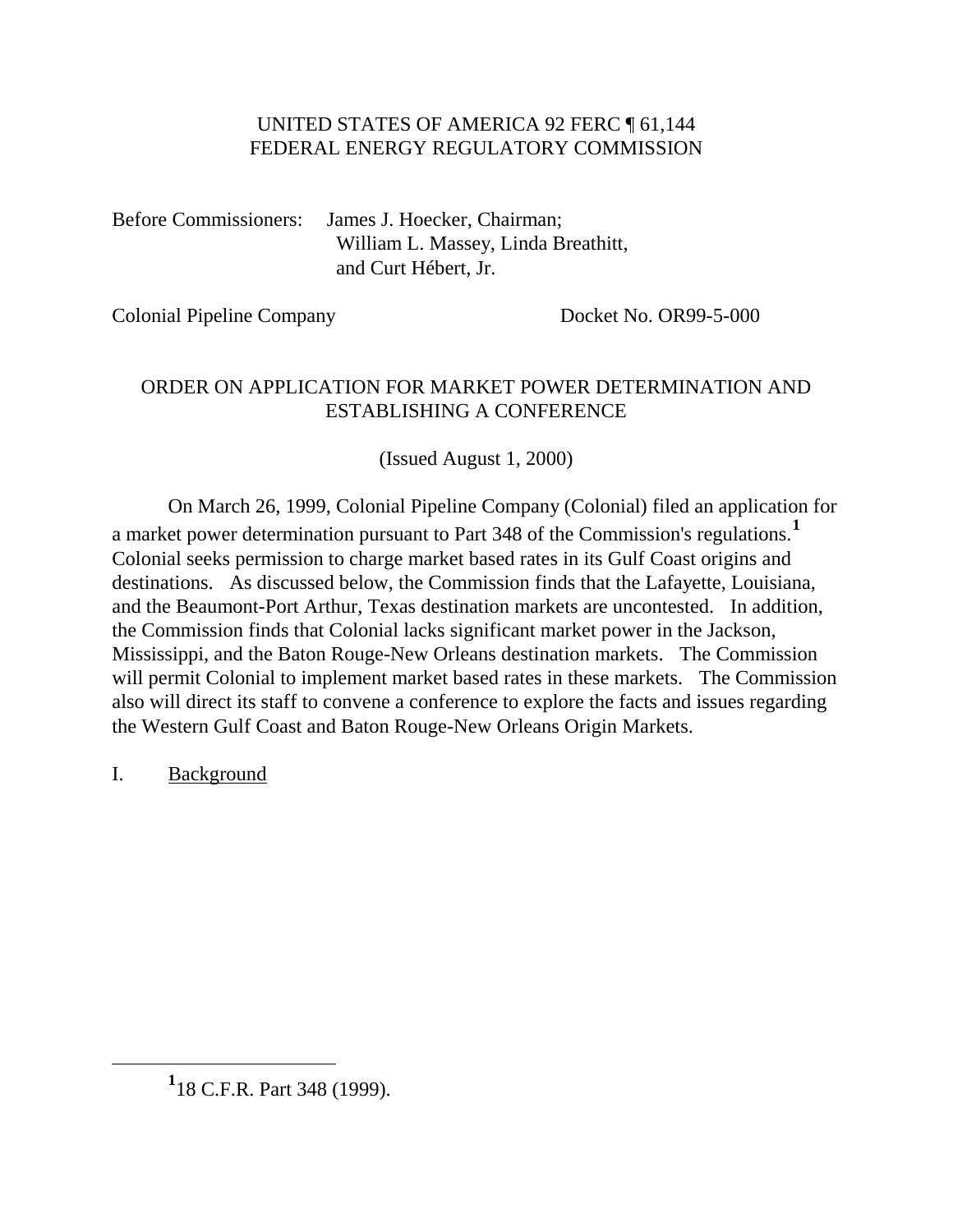#### Docket No. OR99-5-000 −2−

Colonial is a common carrier pipeline, constructed in 1962 as a joint venture among the affiliates of 10 major oil companies. **[2](#page-2-0)** Colonial transports refined petroleum products, e.g., gasoline, distillate, kerosene and jet fuel, from origins on the Gulf Coast to the New York Harbor (and intermediate points) over a system that includes 2,886 miles of mainlines, 2,196 miles of stublines, and 192 miles of delivery lines. Colonial is a bulk delivery pipeline that delivers to marine and truck distribution terminals, airports, other pipelines, power generating plants, and Department of Defense facilities. Most of the petroleum product volumes shipped by Colonial are delivered to large distribution terminals. The average distance a barrel of petroleum product is transported on Colonial is slightly less than 1,000 miles.

The Gulf Coast region of Colonial's system serves primarily as an origin on the pipeline. There are large shipper-owned bulk storage facilities that can also serve as destination points on the pipeline. At its origin in Houston/Pasadena, Colonial receives petroleum products from a large number of pipeline and refinery connections that it transports eastward in two parallel 40-inch and 36-inch pipelines to Herbert, Texas, where Colonial interconnects with lateral connections to Beaumont and Port Arthur, Texas. At Herbert, Colonial receives product from a number of refineries located in Beaumont and Port Arthur, and also delivers product to TE Products Pipeline, L.P. (TEPPCO), for further movement to the Midwest.

The next origin on Colonial is at Lake Charles, Louisiana where Colonial receives product from Conoco's Westlake refinery and CITGO's Lake Charles refinery from a connection with the shipper-owned Lake Charles pipeline. At Krotz Springs and Baton Rouge, Louisiana, Colonial receives product from several refineries and can make deliveries at Opelousas, Louisiana, to a Chevron storage facility. In Collins, Mississippi, Colonial makes deliveries for further transportation on Plantation Pipeline and to an Amerada Hess storage facility in Collins.

### II. The Instant Filing

<span id="page-2-0"></span>**<sup>2</sup>** Colonial's current stockholders are Amoco Pipeline Holding Company (14.32 %), Atlantic Richfield Company (1.58 %), Citgo Pipeline Investment Company (13.98 %), Conoco Pipeline Company (7.55%), Koch Petroleum Corporation (6.46%), Marathon Oil Company (2.50%), Mobil Pipeline Company (11.49 %), Phillips Petroleum International Investment Company (7.10%), Texaco Trading and Transportation Inc. (14.27%), and Union Oil Company of California (20.75%).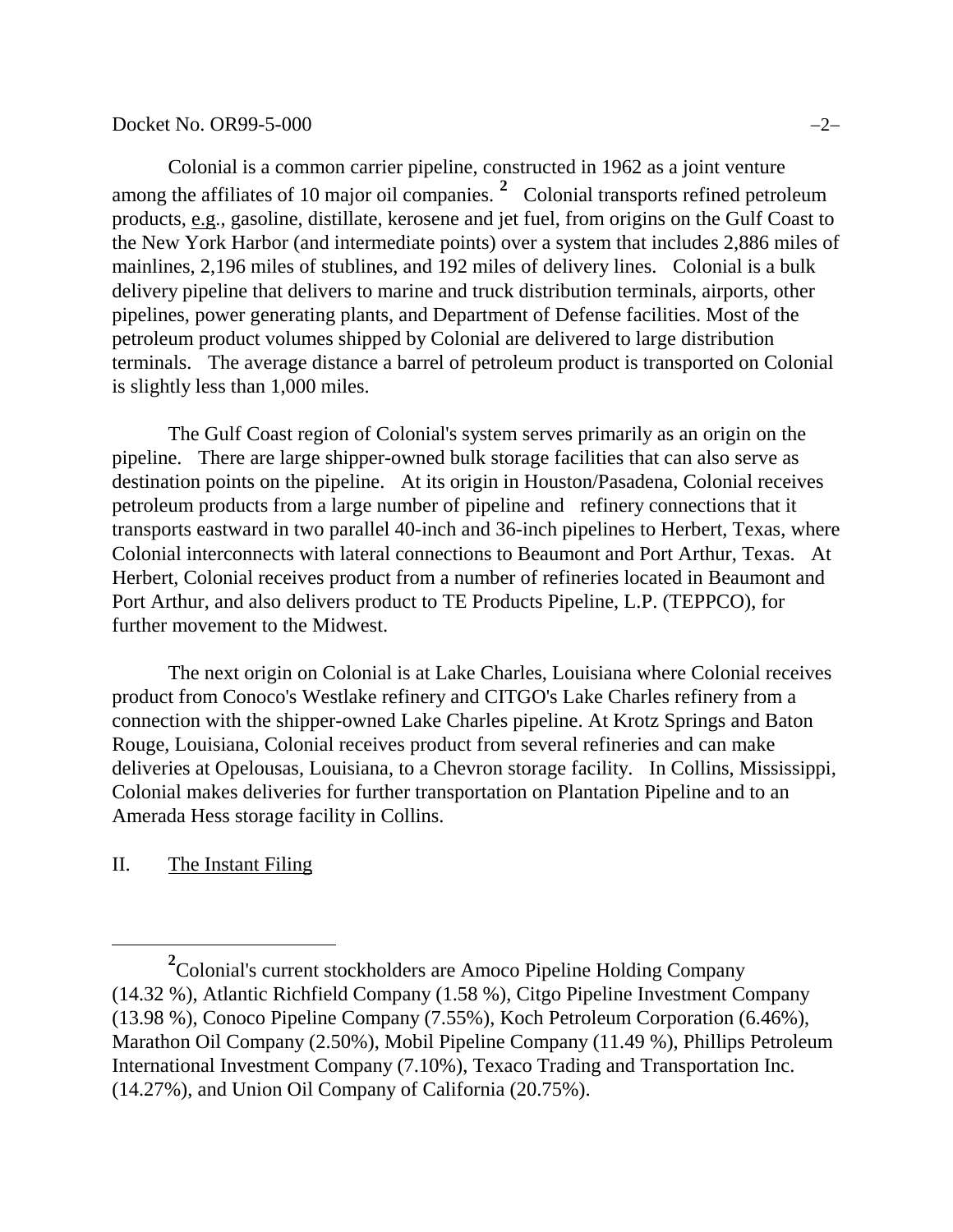#### $Docket No. OR99-5-000$   $-3-$

With this application, Colonial seeks permission to file market-based rates on shorter movements between origins and destinations in its Gulf Coast region, i.e., Texas, Louisiana and Mississippi. Colonial proposes to charge market-based rates for movements from origins in Pasadena and Houston, Texas; Hebert (i.e., Beaumont and Port Author), Texas; Lake Charles, Louisiana; Krotz Springs and Baton Rouge, Louisiana; and Collins Mississippi, to destinations in and around Beaumont and Port Author; Opelousas, Baton Rouge, and Lafayette, Louisiana; and Collins and Meridian Mississippi. Colonial defines the relevant product market as pipelineable refined petroleum products, which consist of motor gasoline, distillates, kerosene, and jet fuel.

#### III. Protests and Interventions

Colonial filed its application on March 26, 1999. On May 10, 1999, Transmontaigne Product Services, Inc. (TPSI) filed a motion requesting a two-week extension of time, i.e. until June 8, 1999, to file protests, if necessary. On June 8, 1999, TPSI filed its protest and motion to intervene. Chevron also filed a motion to intervene on June 8, 1999. Colonial filed a motion for summary disposition, which included supplemental testimony from Dr. George R. Schink, on July 19, 1999. On July 21, 1999, TPSI requested a three-week extension of time to respond to Colonial's motion for summary disposition. TPSI filed its reply to Colonial's motion for summary disposition on August 24, 1999. On August 25, 1999, Chevron also replied to Colonial's motion for summary disposition.

TPSI remonstrates that Colonial's application is undermined by the use of suspect methodology and a lack of evidentiary support. TPSI states that the Commission should deny Colonial's application. To be more specific, TPSI levels the following objections against Colonial's subject filing: (1) Colonial's definition of the Jackson and Baton Rouge destination markets is unsupported; (2) Colonial's HHI calculations of its market power in the Jackson and Baton Rouge markets is artificially understated; (3) Colonial's reliance on the 10% rule regarding waterborne competition is misplaced; and (4) Colonial's conglomeration of numerous BEAs into two large origin markets is improper.

TPSI states Colonial has expanded the definition of its destination markets well beyond the relevant BEAs without adducing any evidence to support, much less justify, such an expansion. For example, TPSI argues that Colonial presumes that all sources of product within a 75-100 mile straight-line radius of the border of the Jackson BEA provide effective competition within the entire BEA. However, contends TPSI, Colonial does not explain its use of the border of the BEA, as opposed to the major population center in the middle of the BEA, as the measure of the competitive reach of external sources. Furthermore, adds TPSI, Colonial presents no truck surveys or cost studies to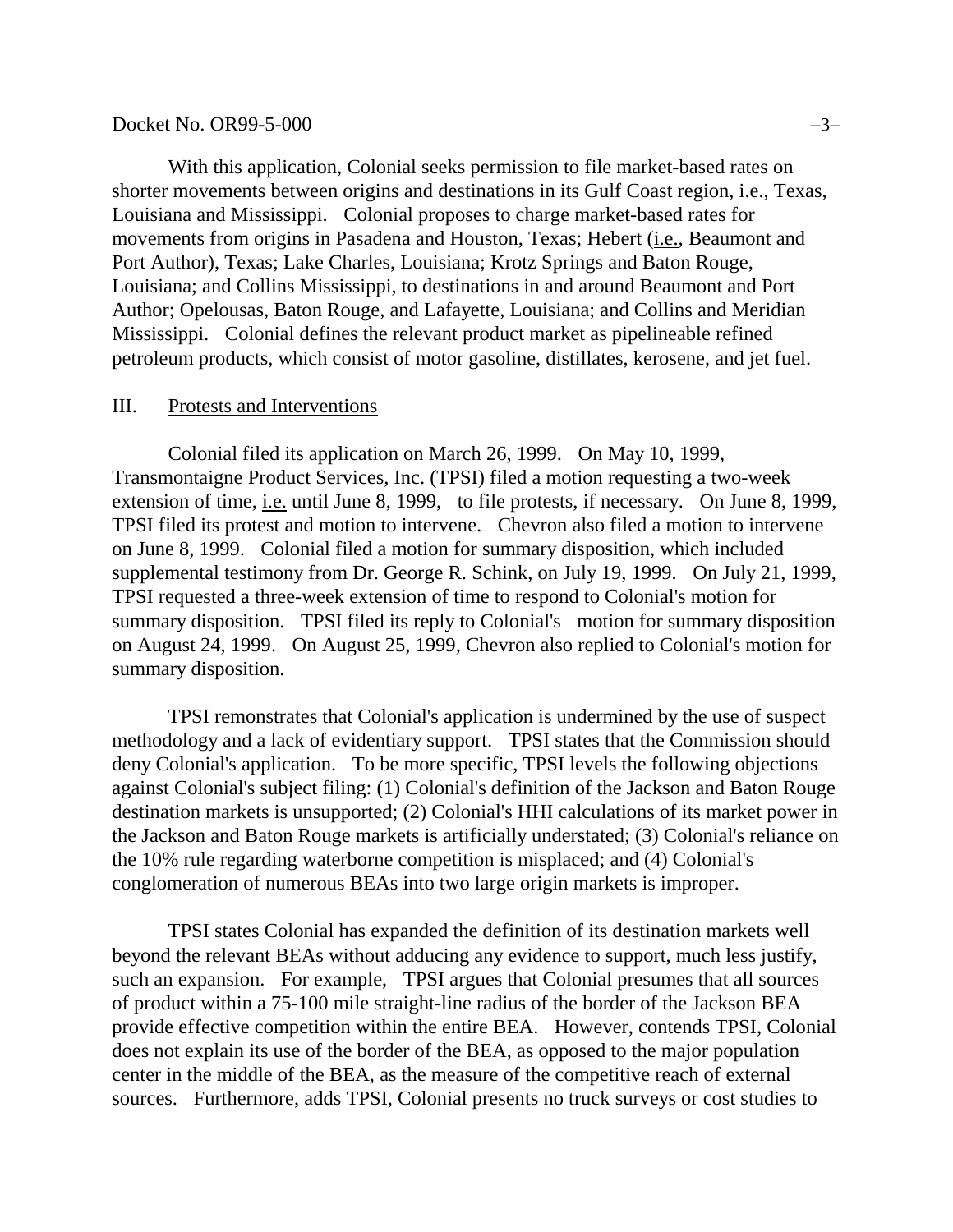Docket No. OR99-5-000 −4−

show that these external sources currently compete, are economically feasible, or could effectively constrain a "small but significant and nontransitory increase in price" (SSNIP) by Colonial.

TPSI presents data that it states it collected through a preliminary truck survey conducted in the Jackson BEA, which it claims illustrates that Colonial's use of a 75-100 mile radius from the border of the Jackson BEA substantially overstates the reach of external sources. In addition, continues TPSI, a study undertaken by TPSI to determine the "laid in" cost for truck shipments into the Jackson BEA demonstrates that the external sources upon which Colonial seeks to rely are not economically feasible alternatives and could not act as a check on Colonial's market power in the Jackson BEA.

TPSI states that Colonial should provide evidentiary support for its contention that sources of supply from outside each relevant BEA could act as a competitive constraint on Colonial's exercise of market power within the BEA. Since TPSI asserts that Colonial has failed to do so, TPSI contends Colonial's attempt to expand the destination market beyond the boundaries of the relevant BEA should be rejected out of hand. Also, TPSI maintains that with the studies and analysis presented in its protest, the relevant destination markets for Jackson and Baton Rouge should be limited to the boundaries of the Jackson and Baton Rouge BEAs.

TPSI asserts that Colonial makes unsupported assumptions about the Baton Rouge destination market. Specifically, TPSI states Colonial has arbitrarily combined the Baton Rouge and New Orleans BEAs into a single destination market for the purposes of its market power analysis. TPSI believes that the only apparent purpose of combining the Baton Rouge and New Orleans BEAs is to reduce Colonial's market share as well as its delivery-based and effective-capacity HHIs.

TPSI argues that Colonial's HHI calculations artificially understate its market power in the Jackson and Baton Rouge markets. TPSI further states that Colonial has included competitors from outside the relevant BEA -- despite the absence of any evidence in its application that these external sources provide effective competition to Colonial within the BEA -- as a means to dilute Colonial's market share and artificially deflate the HHI applicable to the BEA market under scrutiny.

Colonial's treatment of waterborne deliveries within the Jackson BEA, argues TPSI, arbitrarily reduces the effective capacity HHI for the Jackson market. TPSI avers that Colonial's effective capacity analysis assumes, without explanation, that local consumption will be served first by using all waterborne deliveries before product from any other source is consumed. TPSI argues there is no reason to assume that waterborne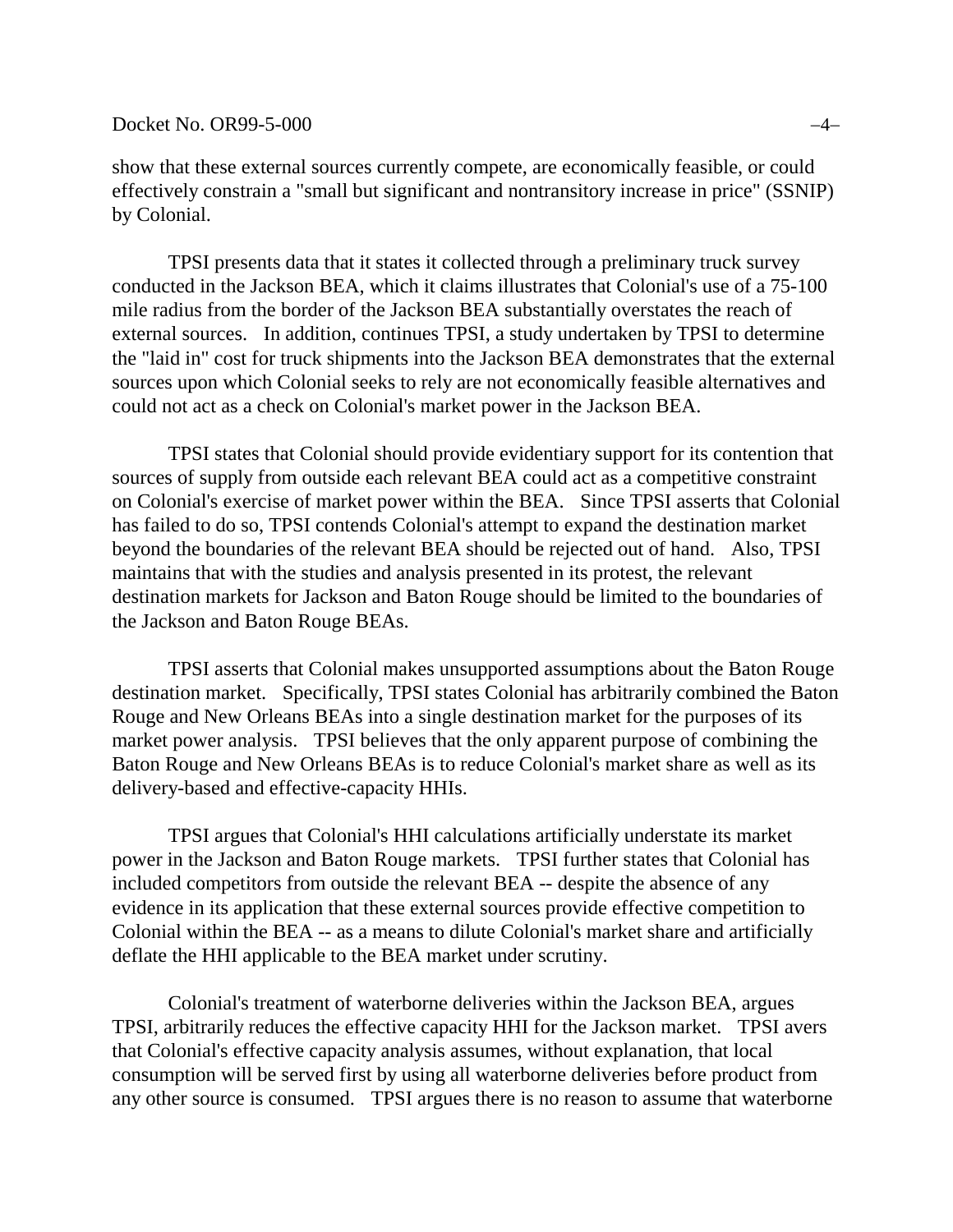#### $Docke$ t No. OR99-5-000  $-5-$

deliveries are absorbed by the market any differently than product delivered via pipeline or truck. Moreover, continues TPSI, Colonial assumes that all waterborne deliveries in the BEA are consumed within the BEA. TPSI argues that based on its recent discussions with trucking companies operating out of the Vicksburg port terminal, a substantial portion of the product arriving at the Vicksburg facility exits the Jackson BEA, primarily to destinations north and northwest of the Jackson BEA.

TPSI states that Colonial calculates its own market share for the Jackson BEA as 23%, despite the fact that its actual 1998 deliveries into the market are more than twice that amount. Although Colonial contends that all of its deliveries to Meridian, Mississippi leave the Jackson BEA on two other pipelines, TPSI claims that Colonial provides no evidence to demonstrate that this assertion is true. TPSI believes that based on its preliminary truck survey, Colonial's assertion is erroneous.

According to TPSI, Colonial asserts that tank trucks deliver 6.2 kBD (thousand barrels a day) into the Jackson BEA based upon Colonial's estimate that "net supply" differs from "net demand" by this amount. TPSI states the arbitrary attribution of this differential to truck competition from external sources is completely unsupported by any evidence of truck movements into the Jackson BEA from external sources. TPSI believes the effect of this assumption is to artificially lower the HHI applicable to the Jackson BEA.

TPSI states when the delivery and effective capacity-based HHIs are calculated without Colonial's unsupported and unwarranted assumptions, the HHIs are dramatically higher than suggested in Colonial's application. TPSI contends that the delivery-based HHI for the Jackson BEA is 3086, while the effective capacity HHI for the Jackson BEA is 2347. Similarly, adds TPSI, Colonial's unsupported decision to combine the Baton Rouge and New Orleans BEAs also results in a substantial unwarranted reduction in the HHI calculation. According to TPSI, the effective capacity based HHI for the Baton Rouge BEA itself is 3010.

TPSI states Colonial has produced no evidence to demonstrate that all of the waterborne deliveries arriving at Vicksburg remain in the Jackson BEA. Colonial has estimated that waterborne deliveries in the Jackson BEA total approximately 11% of the effective capacity. TPSI argues that with Colonial's estimate of waterborne deliveries at only 11%, if even a small portion of the products arriving at Vicksburg leave the Jackson BEA, waterborne deliveries would fall below the 10% threshold. In addition, TPSI maintains that the 10% rule requires that the capacity of the waterborne competition must be readily expandable to ensure that it could provide enough product to defeat any SSNIP implemented by Colonial. TPSI remonstrates that Colonial has not provided any credible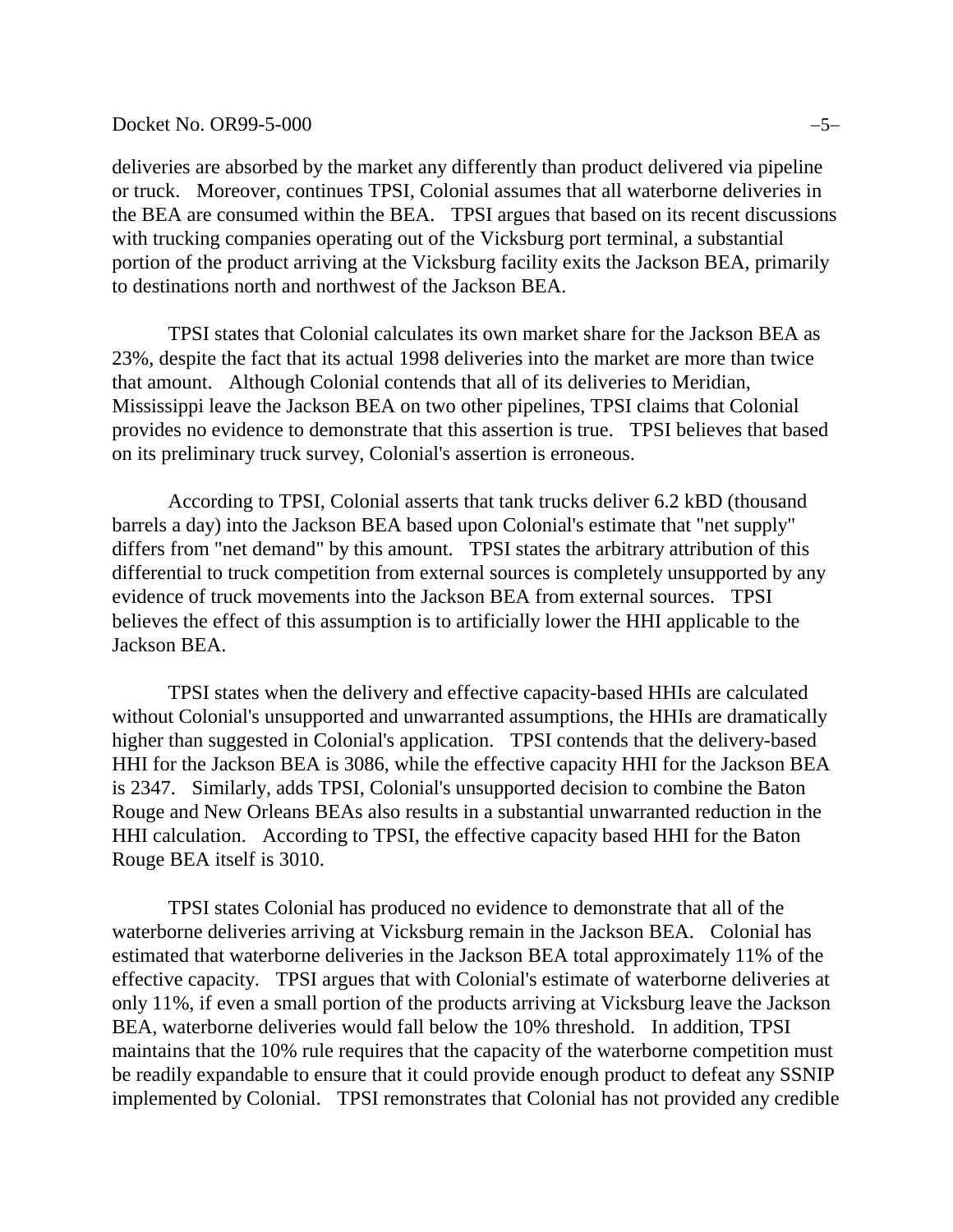#### Docket No. OR99-5-000 −6−

evidence that the Vicksburg facility could be readily expanded to constrain an exercise of market power by Colonial. TPSI states the substantial capital cost of expanding the Vicksburg facility, as well as the environmental requirements, are formidable barriers to expansion. Furthermore, TPSI argues that Colonial's delivery data demonstrates that throughput at the Vicksburg terminal has been virtually unchanged since the early 1990s. If expansion of the Vicksburg facility to meet the growing demand of the Jackson BEA could be economically justified, TPSI posits that one would expect to see the volumes at Vicksburg grow along with the regional demand for refined products. TPSI believes the fact that Vicksburg deliveries have remained static is a strong indication that the Vicksburg terminal is not readily expandable.

Based on a preliminary analysis by TPSI personnel familiar with the Vicksburg facility, TPSI asserts that the current level of throughput at the Vicksburg terminal is near capacity, absent a significant capital investment in excess of \$1,000,000. TPSI states that the requirement that a substantial capital investment be made in order to expand the Vicksburg facility undercuts its effectiveness as a competitive constraint on Colonial's exercise of market power. Furthermore, TPSI maintains that even if waterborne deliveries marginally exceeded 10% today, the available data shows that the Vicksburg facility's market share is shrinking in the face of static deliveries and a growing market. Therefore, TPSI states there is substantial reason to believe that Vicksburg will not be able to provide more than 10% of the Jackson BEA consumption in the near future.

Chevron argues cost information is lacking in Colonial's application. Chevron asserts Colonial's application fails to address the cost and availability of possible competing transport options between the exact pairs of origins/destinations defined by Colonial. Chevron believes relying exclusively on low origin HHIs and low destination HHIs, without regard to cost and availability of exactly competing transport options between pairs of origins/destinations, does not address key considerations in evaluating whether this pipeline should be accorded market-based rates in its markets. Chevron states that low HHIs are a necessary condition, but are not sufficient to conclude that competition will keep prices down. In addition, in its response to Colonial's motion for summary disposition, Chevron argued that a hearing should be established whereby the shippers have the opportunity to challenge Colonial's claim of effective competition in certain origin and destination markets in the Gulf Coast, including Texas, Louisiana, and Mississippi.

## IV. Discussion

#### A. Regulatory Framework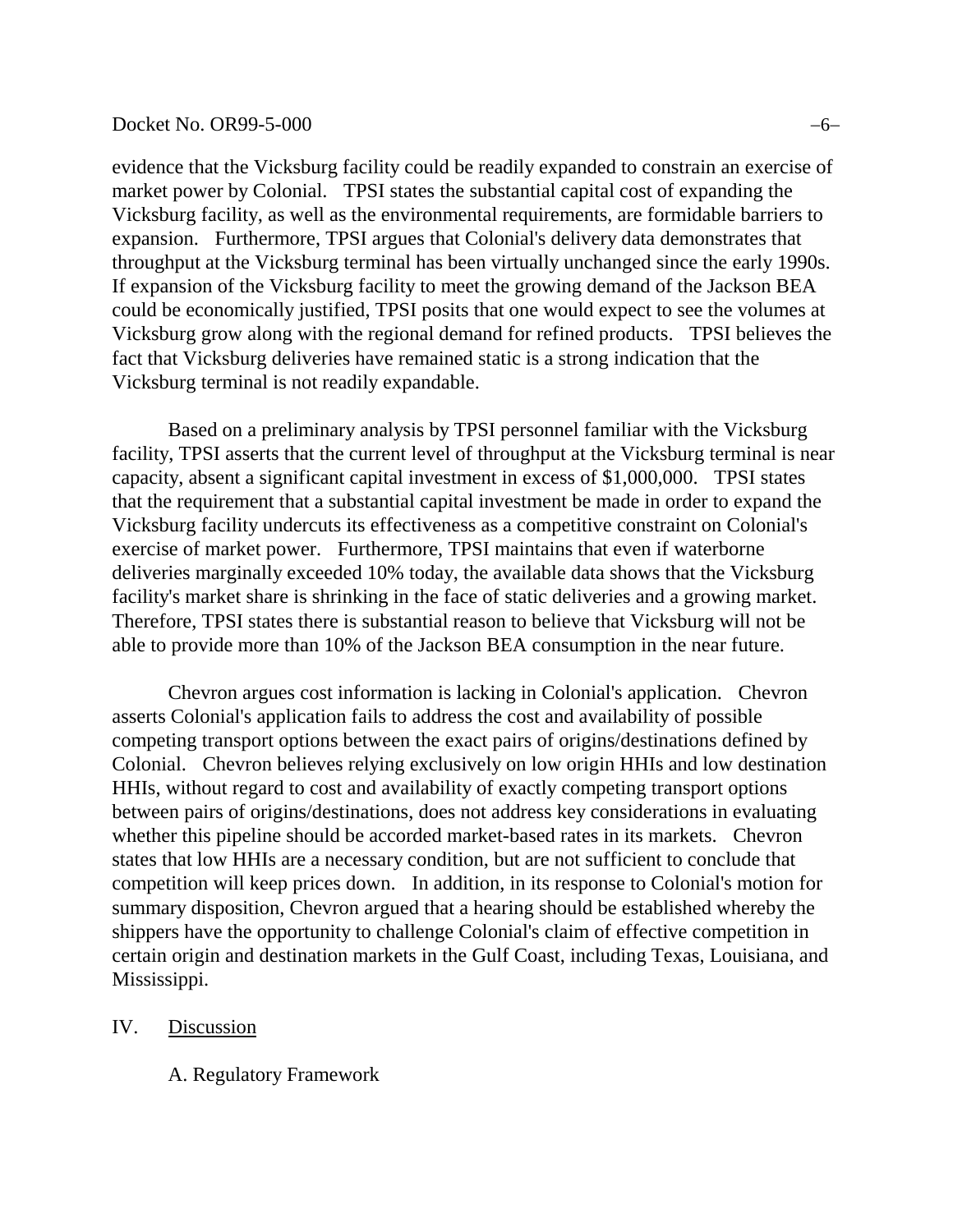Docket No. OR99-5-000 −7−

 $\overline{a}$ 

In Farmers Union Central Exchange, Inc. v. FERC (Farmers Union), **[3](#page-7-0)** the Court held that a particularized showing based on empirical evidence is required to prove that market forces can be relied upon to keep rates at a just and reasonable level:

<span id="page-7-0"></span><sup>&</sup>lt;sup>3</sup> Farmers Union Central Exchange, Inc. v. FERC, 734 F.2d 1486 (D.C. Cir. 1984), cert. denied sub nom. Williams Pipeline Company v. Farmers Union Central Exchange, Inc., 469 U.S. 1034 (1984).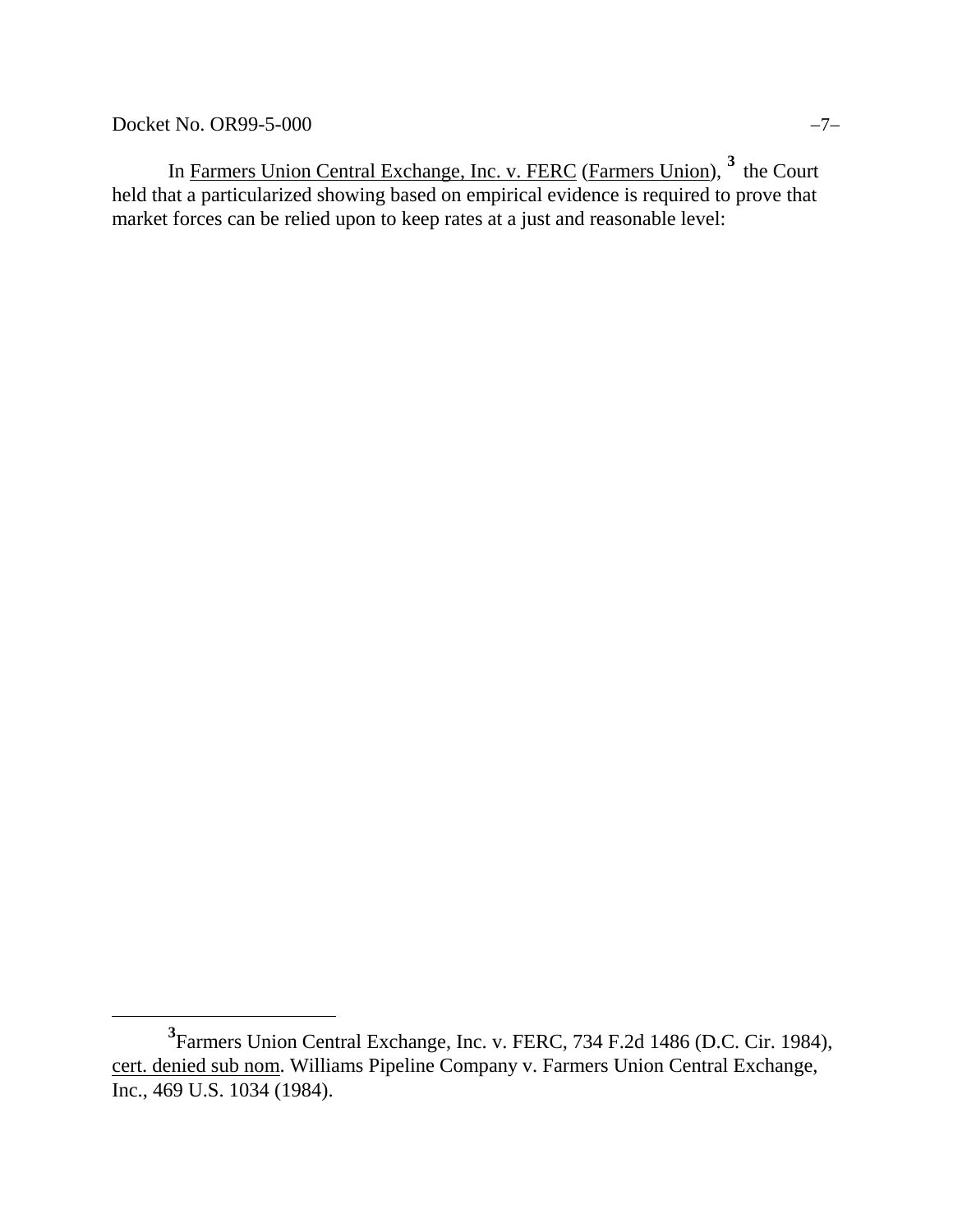In setting extraordinarily high price ceilings as a substitute for close regulation, FERC assumed that, with the wide exposed zone between the ceiling and the "true" market rate, existing competition would ensure that the actual price is just and reasonable. Without empirical proof that it would, this regulatory scheme, however, runs counter to the basic assumption of statutory regulation, that "Congress rejected the identity between the 'true' and the 'actual' market price." **[4](#page-8-0)**

In other words, under Farmers Union, the Commission cannot simply presume the existence of competition or that a market-based price will be within a just and reasonable range. **[5](#page-8-1)**

In Order No. 572, the Commission established procedures to enable the Commission to comply with Farmers Union by not permitting market-based rates until there is an affirmative showing that the oil pipeline lacks market power in the relevant markets. <sup>[6](#page-8-2)</sup> In order to ensure that market-based rates are not charged in the absence of such an affirmative showing, the Commission placed the burden of proving effective competition in the relevant markets on the pipeline requesting market-based rates. **[7](#page-8-3)** The pipeline has the burden of defining and justifying the relevant market, whether it chooses to use BEAs or some other measure of the appropriate market. Similarly, the burden is on the oil pipeline to justify its inclusion of transportation alternatives and other competition in its market power analysis. Failure to make the requisite showing for any

<sup>4</sup><u>Id</u>. at 1510 (citation omitted) (quoting FPC v. Texaco, 417 U.S. at 399 (1974)).

<span id="page-8-1"></span>**5** Market-Based Ratemaking for Oil Pipelines, Order No. 572, 59 FR 59148 (Nov. 16, 1994), FERC Stats. & Regs. (Regulations Preambles, 1991-1996) ¶ 31,007 at 31,183 (Oct. 28, 1994), order denying rehearing*,* Order No. 572-A, 69 FERC ¶ 61,412 (Dec. 28, 1994).

# **6** Id.

<span id="page-8-0"></span> $\overline{a}$ 

<span id="page-8-3"></span><span id="page-8-2"></span><sup>7</sup>The Commission is requiring no more than that an oil pipeline bear its burden of proof in a fashion that ensures that there is no reliance on presumed market forces. Id. at 31,186.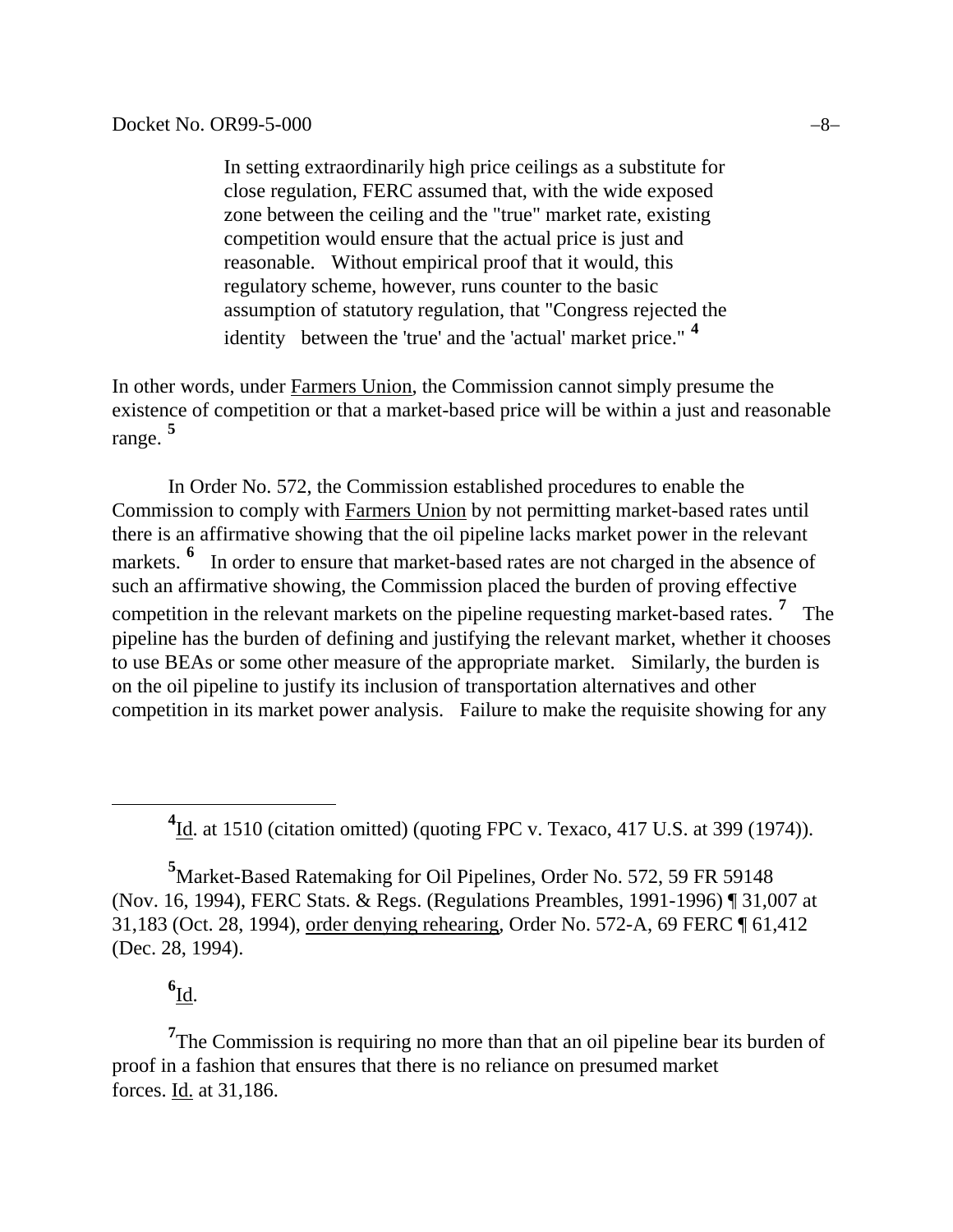### $Dacket No. OR99-5-000$   $-9-$

 $\overline{a}$ 

of the relevant markets will preclude the Commission from being able to approve market-based rates for the markets in question.**[8](#page-9-0)**

B. Origin Markets

<span id="page-9-0"></span>**<sup>8</sup>** Section 348.1 of the Commission's regulations requires pipelines requesting permission to charge market based rates to (1) define the relevant geographic and product markets (including both destination and origin markets), (2) identify the competitive alternatives for shippers, including potential competition and other competition constraining the pipeline's ability to exercise market power, and (3) compute the market concentration (HHI) and other market power measures based on the information provided about competitive alternatives.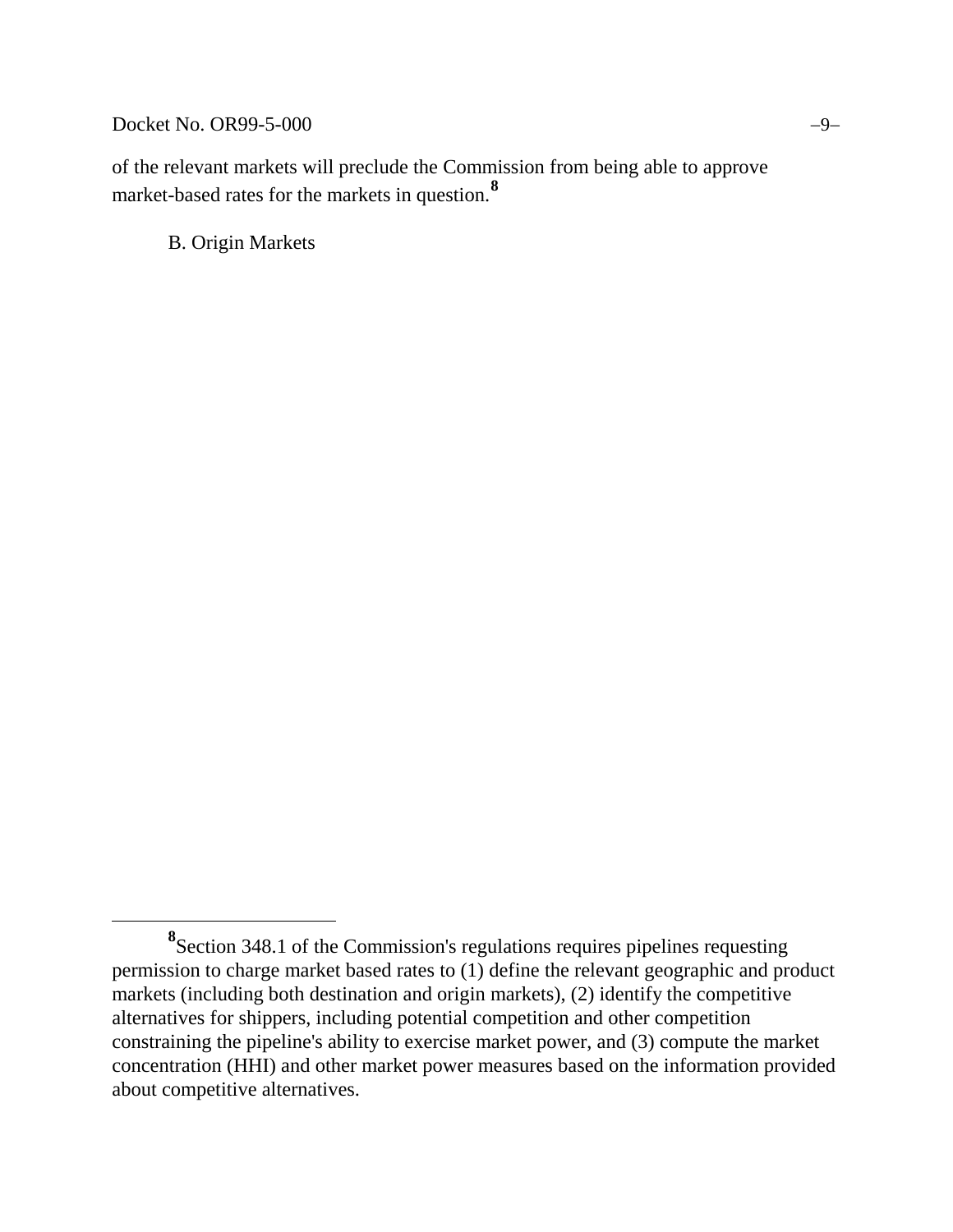#### $Dacket No. OR99-5-000$  −10−

 $\overline{a}$ 

Colonial defines its origin markets by identifying the refineries or inbound port facilities that do or could use the outbound pipeline being analyzed. The location of the refineries and the port facilities, and the local areas served by these facilities, establishes the areas to be included in the origin markets. According to Colonial, the location of refineries and pipeline interconnections in the area from the Texas Gulf Coast through Alabama militates that the Colonial receipt points at issue here be agglomerated into two separate origin markets: (1) the Western Gulf Coast Origin Market, with seven BEA Economic Areas (BEAs) **[9](#page-10-0)** (Beaumont-Port Arthur, Austin-San Marcos, Houston-Galveston-Brazoria, Corpus Christi, McAllen-Edinburg-Mission, San Antonio, Texas; Lake Charles, LA) extending from the Corpus Christi, Texas area through the Lake Charles, Louisiana area; and (2) the Baton Rouge-New Orleans Origin Market, with six BEAs (Jackson, Biloxi-Gulfport-Pascagoula, Mississippi; Mobile, Alabama; New Orleans, Baton Rouge, and Lafayette, Louisiana).

Colonial states that it will face competition for the pipelineable petroleum products from other pipelines, waterborne transportation, and local consumption in its origin market. In the Western Gulf Coast origin market (Corpus Christi, TX; Houston, TX; Beaumont-Port Arthur, TX; and Lake Charles, LA areas) Colonial maintains that additional competition in origin markets will come from other pipelines that can carry refined products out of the origin market and from local consumption that can be served by truck. Colonial claims that many refineries have the alternative of waterborne shipments from their own docks generally located close to their refineries. All refineries have alternatives provided by at least two pipelines. In the Baton Rouge-New Orleans, LA origin market, the refineries can dispose of their products locally through their truck terminals. Also, waterborne shipments are an alternative for all the refineries in this origin market.

TPSI claims that Colonial conflates thirteen BEAs extending hundreds of miles from Texas to Mississippi, and then arbitrarily divides this vast geographic area into two large origin markets (Western Gulf and Baton Rouge-New Orleans origin markets). TPSI states Colonial's definition of origin markets as an amalgam of BEAs is unsupported by any evidence to demonstrate that shippers located at one end of such a large origin market could cost effectively access transportation alternatives a great distance away at the other end of the origin market. TPSI further argues that Colonial has offered no cost studies or other proof to show that it would be feasible for shippers in such vast origin

<span id="page-10-0"></span><sup>&</sup>lt;sup>9</sup> Each BEA is an "Economic Area" defined by the Bureau of Economic Analysis of the U.S. Department of Commerce. These areas were redefined in 1995 to reflect more current commuting and trading patterns.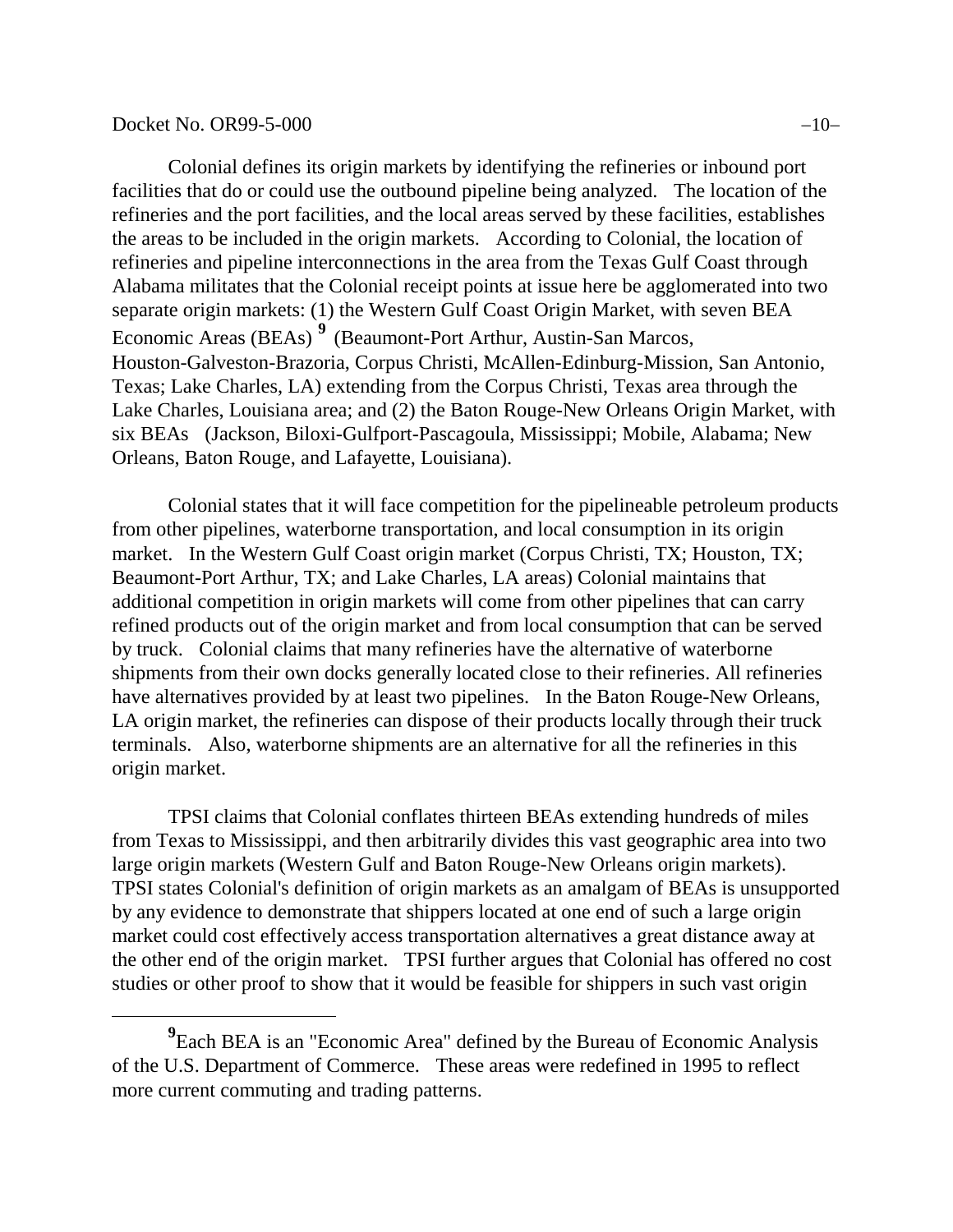markets to move their products onto other transportation alternatives located substantial distances away. TPSI states if the Baton Rouge BEA is considered by itself, the effective capacity-based HHI is over 4200.

Conceptually, the question to ask in defining origin markets is what are the "good" economic alternatives to shippers that would be putting products on the pipeline at each of Colonial's origin terminals for shipment to destination terminals by Colonial. The focus is on good alternatives to the shipper for getting the product out of a particular location or disposing of the product elsewhere. Thus, in determining whether proposed alternatives are good alternatives in terms of price, it is the netback to the shipper (price to shipper after all costs of delivery) that should be compared in determining good alternatives for origin markets. If the netback to the shipper from using a given potential alternative is not high enough to prevent Colonial from exercising market power, that alternative is not a good alternative and should not be included in the relevant origin geographic market.

It appears that Colonial's shipment-based and capacity-based HHIs and market share results do not indicate the presence of market power in the Western Gulf Coast and Baton Rouge-New Orleans Origin Markets. On the other hand, the TPSI asserts that Colonial has improperly enlarged the market and overstated the good alternatives so that its HHIs for this market are too low. Accordingly, the Commission will direct its staff to convene a conference to explore the facts and issues regarding the Western Gulf Coast and Baton Rouge-New Orleans Origin Markets.

C. Destination Markets

 $\overline{a}$ 

Colonial claims its destination markets comprise the geographic BEA areas of Beaumont-Port Arthur, TX; Lafayette, LA; Baton Rouge-New Orleans, LA (two BEAs); and Jackson, MS. Each of these BEAs contains refineries and terminals. In establishing BEAs as the appropriate definition of its destination markets, Colonial states it considered the destination market definition used in Buckeye, **[10](#page-11-0)** Williams, **[11](#page-11-1)**

<span id="page-11-1"></span>**<sup>11</sup>**Williams Pipeline Company, Opinion No. 391, 68 FERC ¶ 61,136 (1994), order on reh'g, Opinion No. 391-A, 71 FERC ¶ 61,291 (1995).

<span id="page-11-0"></span>**<sup>10</sup>**Buckeye Pipeline Company, Opinion No. 360 53 FERC ¶ 61,473 (1988), order on reh'g, Opinion No. 360-A, 55 FERC ¶ 61,084 (1991).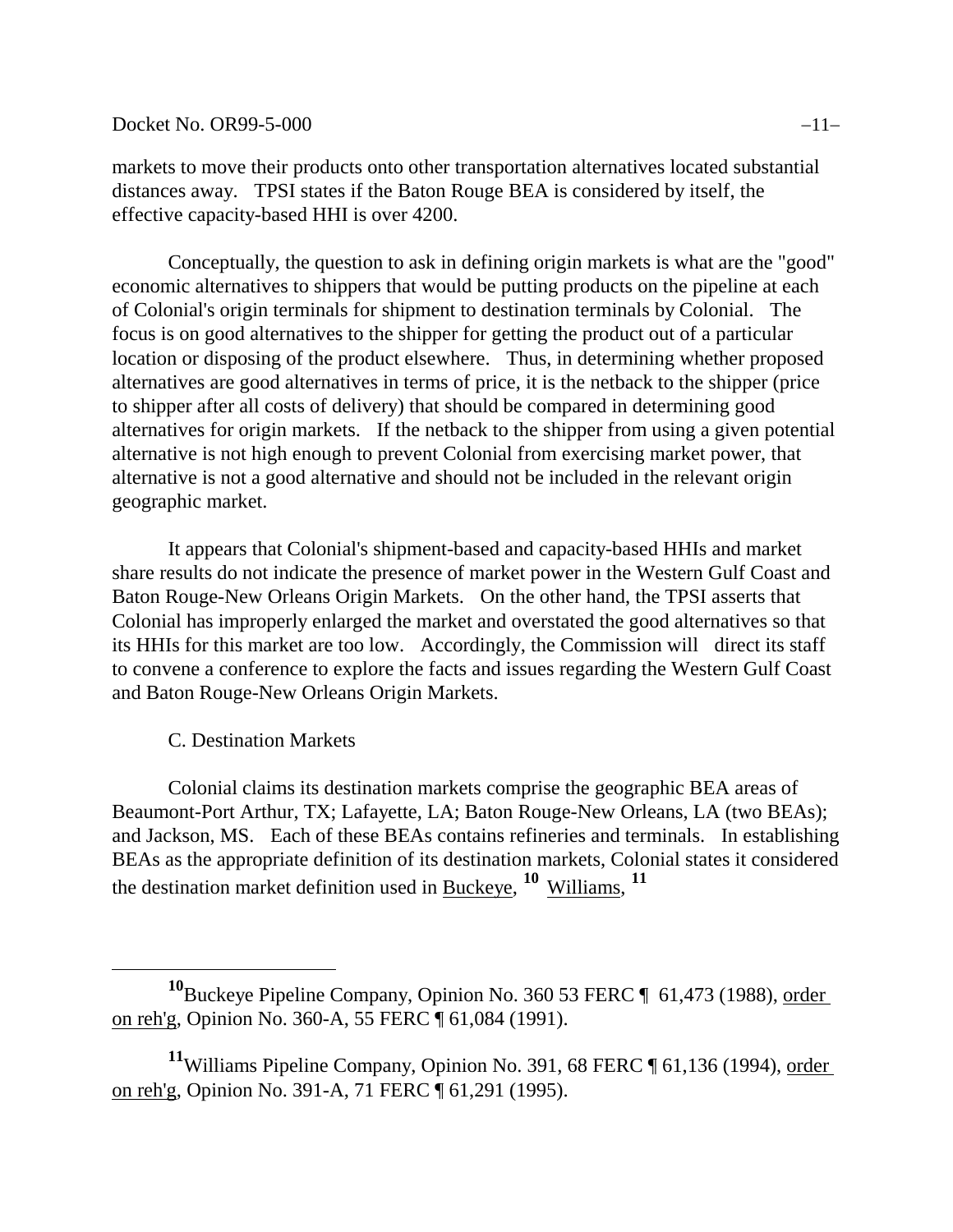Longhorn, **[12](#page-12-0)** and Kaneb. **[13](#page-12-1)** In particular, Colonial cites Kaneb's application for market-based rates as an example of the Commission accepting BEAs as an appropriate definition for the geographic destination markets. Colonial states the BEAs it proposes are more typical of the size as defined by the Commission in the foregoing orders. According to Colonial, the BEAs served by its pipeline are centered on substantial cities and only include the areas in the immediate vicinity of these cities. Colonial contends that its delivery locations are near the central cities of the BEAs.

Colonial cites the Commission's statement in Kaneb that all external supply sources that are within 75 miles of the BEA border are appropriate to include in the market share and market concentration analyses, in addition to the supply sources located within the BEAs' borders.<sup>[14](#page-12-2)</sup> Furthermore, Colonial argues that the Commission has found in some circumstances that external supply sources located 100 miles or more from a BEA were valid competitors within the BEA. As a result, Colonial has included external supply sources that are within 75 to 100 miles of a BEA as external suppliers to the BEA. Thus, although Colonial states its destination markets are defined as BEAs, Colonial is really defining its destination markets to include competitive alternatives outside the destination BEAs as well as within the BEAs. With two exceptions in supplemental testimony, Colonial presents no market power statistics for the BEAs only.

Colonial states that it faces competition from other inbound pipelines, refineries, and inbound waterborne shipments in each of the destination markets. In the Beaumont-Port Arthur BEA, Colonial contends that it competes with four refineries, three inbound pipelines and waterborne deliveries, and another 13 refineries in the expanded 75-mile external supply area around the Beaumont-Port Arthur BEA. In the Lafayette BEA, Colonial claims it competes with two refineries, substantial waterborne deliveries, and eleven additional refineries within the 75-mile external supply area. In the Baton Rouge-New Orleans BEA, Colonial maintains that it faces competition from ten refineries, including one that opened in 1998, waterborne deliveries, and three additional refineries in the 75-mile external supply area. Finally, Colonial asserts that it faces competition at its Jackson, MS destination BEA from four inbound pipelines, waterborne deliveries, six refineries and two terminals in the 75-mile external supply area, and six refineries in the 100-mile external supply area.

<span id="page-12-2"></span>**<sup>14</sup>**Id. at 61,761.

<span id="page-12-0"></span>**<sup>12</sup>**Longhorn Partners Pipeline, L.P., 83 FERC ¶ 61,345 (1998).

<span id="page-12-1"></span>**<sup>13</sup>**Kaneb Pipeline Company, 83 FERC ¶ 61,183 (1998).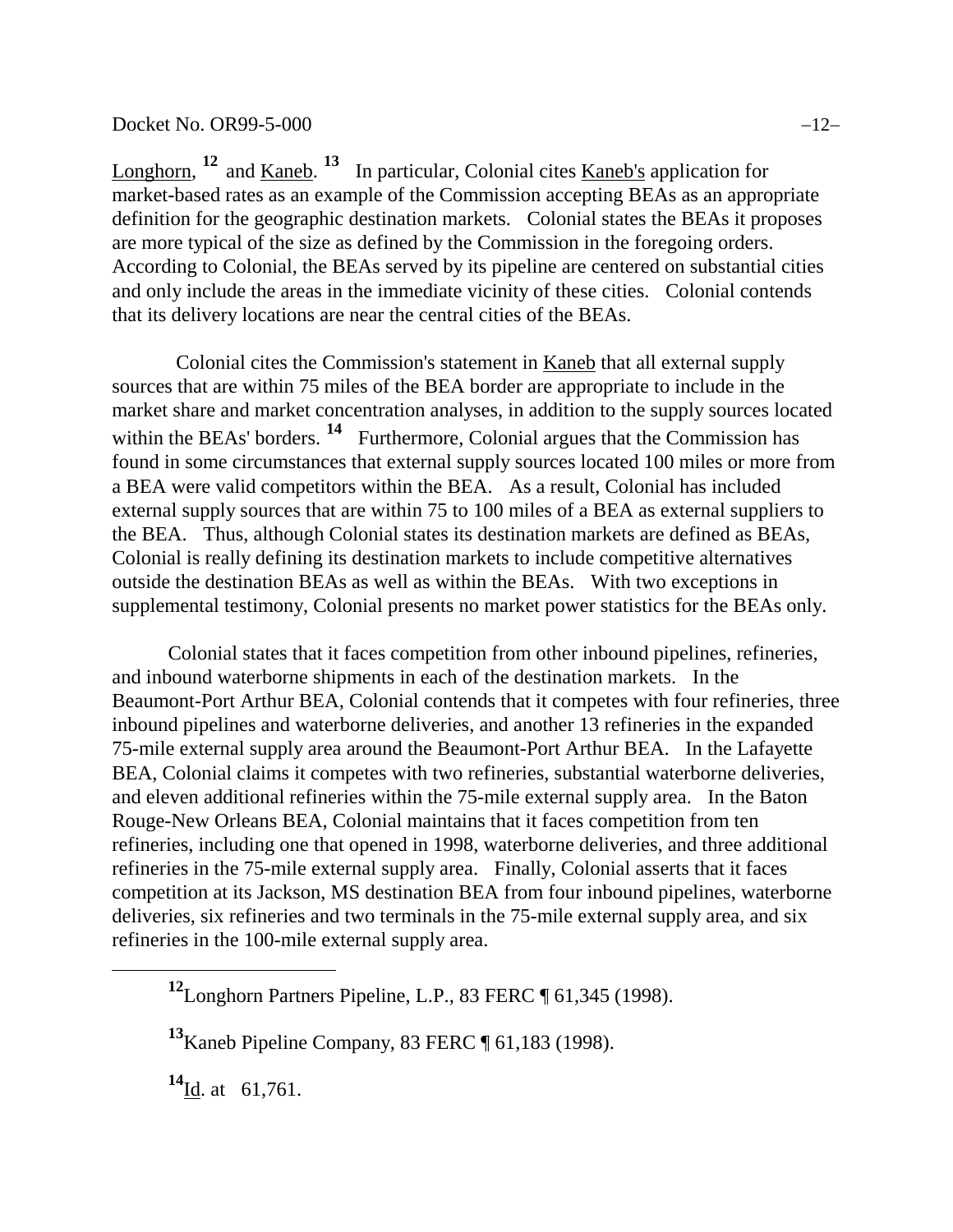$\overline{a}$ 

## 1. Market Power Measures

Colonial's first methodology **[15](#page-13-0)** is the delivery-based method, which represents the applicant's estimated percentage of actual deliveries to the market(s) at issue. Colonial states its delivery-based results clearly demonstrate no market power in any of the destination markets. According to Colonial, all of the Herfindahl-Hirschman indexes (HHI's) are below 1800 and its maximum market share is just over 23%. Further, in two markets, Colonial currently makes no deliveries.

Colonial's second methodology reflects an "effective capacity," which is the smaller of (1) a competitive alternative's capacity to transport or produce or (2) local consumption minus waterborne deliveries. Colonial contends that for all of its destination markets, the effective-capacity based HHIs are, at most, 2075 (Jackson BEA). For all other markets, adds Colonial, the HHIs are below 1800. In addition, Colonial states that its market share in all markets is below 23% and is less than 15% in three of the four markets. The excess capacity ratio, **[16](#page-13-1)** claims Colonial, is 3.9 or higher for all destination markets. Colonial avers that the foregoing statistics clearly indicate that these markets are highly competitive; therefore, Colonial could not profitably raise its rates above competitive levels.

Colonial's third methodology is the U.S. Department of Justice (DOJ) Adjusted Capacity Method. Under the DOJ Adjusted Capacity Method, it is assumed that each supplier has an equal probability of making a delivery into the market in question, regardless of the size of its pipeline or refinery. Theoretically, each supplier captures an equal share of demand. If each supplier has the capability of supplying an equal share, then each supplier will be assigned a capability to supply this amount. If all suppliers have at least an unadjusted capacity at or above whatever is required to supply an equal share, then under the DOJ Adjusted Capacity Method each supplier is assigned a capacity to supply a particular market, giving each an equal market share. Waterborne deliveries are not adjusted since it is an estimated delivery rather than a capacity figure. Colonial claims that this method yields HHIs no higher than 1147 (Jackson BEA) and market shares that do not exceed 16.2% (Jackson BEA). Furthermore, continues Colonial, the

<span id="page-13-1"></span><span id="page-13-0"></span><sup>&</sup>lt;sup>15</sup>The HHI and market share calculations for all three methodologies employed by Colonial are predicated on the assumption that the anticipated Exxon/Mobil merger occurs, and they include 75-100 mile external suppliers.

**<sup>16</sup>**Excess capacity is computed by dividing the effective capacity by consumption.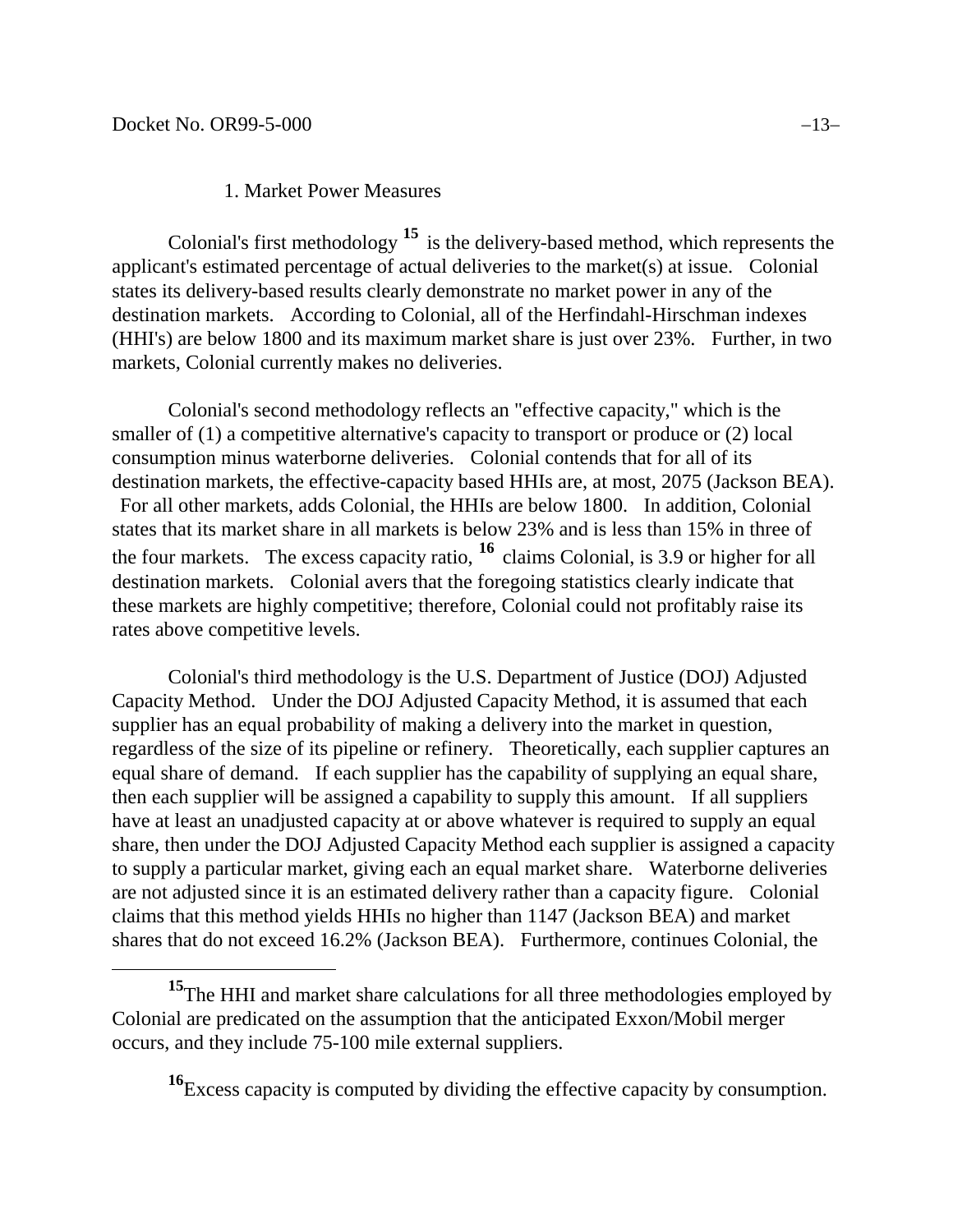## Docket No. OR99-5-000 −14−

 $\overline{a}$ 

lowest excess capacity ratio is 3.9, and waterborne deliveries constitute more than 10% of consumption in all four markets, which by itself should be sufficient to conclude that these markets are workably competitive.

# 2. Jackson Destination Market

In the Jackson and Baton Rouge destination markets, TPSI argues that Colonial has expanded the definition of its destination markets well beyond the relevant BEAs without adducing evidence to support the expansion. As with origin markets, the Commission requires applicants to justify alternatives outside the boundary of the BEA containing a delivery terminal by comparative delivered price studies showing that these external alternatives are good alternatives in terms of price:

> In a market power analysis, the Commission must determine the oil pipeline's ability to exercise market power over this transportation service. However, a market power analysis in general cannot be made solely in the context of transportation rates. Where competitive alternatives constrain the applicant's ability to raise transport prices, the effect of such constraints are ultimately reflected in the price of the commodity transported. Hence, the delivered commodity price (relevant product price plus transportation charges) generally will be the relevant price to be analyzed for making a comparison of the alternatives to a pipelines' service. **[17](#page-14-0)**

The use of delivered price studies to justify competitive alternatives external to a BEA has two benefits. First, it ensures that actual costs, rather than rules-of-thumb based on mileage, are used to reflect transportation costs. Second, it accounts for the importance of the price of the product, e.g., price of gasoline, in determining whether an external source is a good alternative. The price of the product is likely to vary depending on location. An external source may not be a good alternative because of a high product price, even though it is located very close to a BEA.

<span id="page-14-0"></span>**<sup>17</sup>**Market-Based Ratemaking for Oil Pipelines, Order No. 572, 59 FR 59148 (Nov. 16, 1994), FERC Stats. & Regs. (Regulations Preambles, 1991-1996) ¶ 31,007 at 31,189 (Oct. 28, 1994).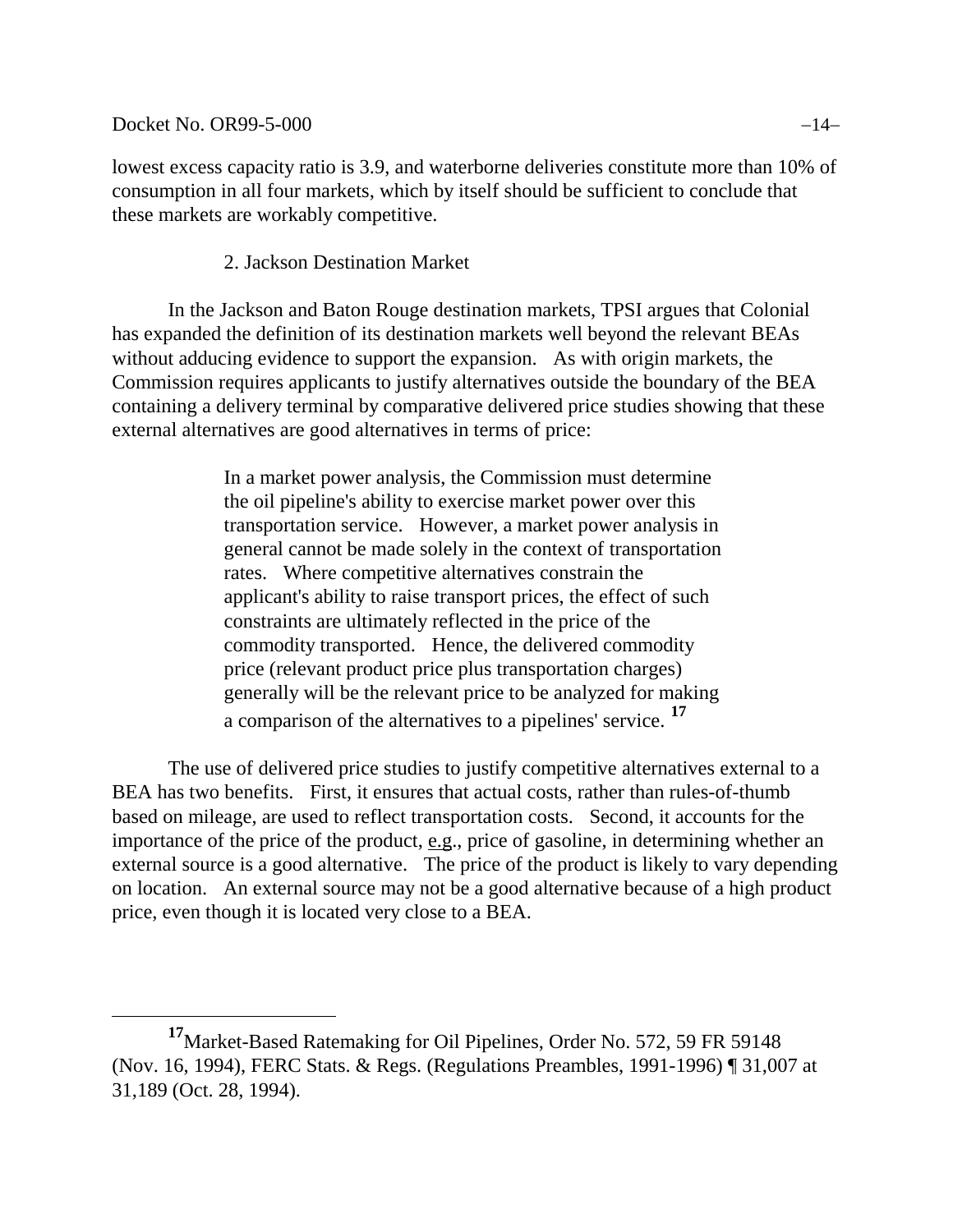#### Docket No. OR99-5-000 −15−

<span id="page-15-0"></span> $\overline{a}$ 

In supplemental testimony, Colonial presents a cost study, attempting to justify external alternatives beyond the border of the Jackson BEA. <sup>[18](#page-15-0)</sup> This study ostensively results in acceptable market power statistics based on Commission precedent in other cases (HHIs  $= 1736$  and 1399; Colonial 's market share  $= 20.59\%$  and 18.00% for cases where external supplies are cheaper or not more expensive than  $\frac{1}{2}$  cent per gallon, respectively, than internal sources; excess capacity ratios  $= 4.3$  or higher). However, TPSI maintains that Colonial's study is flawed because (1) the trucking costs are based on information from the Williams case <sup>[19](#page-15-1)</sup> and are not accurate and (2) the price increase threshold of one half cent allowed for a good alternative is too high.**[20](#page-15-2)**

In fact, TPSI performed its own cost study, and the results show that sources outside the Jackson BEA would capture less than 4% of consumption, even if Colonial and other sources within the BEA instituted a delivered price increase equivalent to a 45% increase in Colonial's transportation rate. **[21](#page-15-3)** TPSI contends that the ability to serve only 4% or 5% of the market is not enough to justify including these external alternatives in the relevant geographic market. Similarly, the Commission finds that Colonial has not justified why an alternative that is alleged to be a good alternative only for a fringe area of the BEA is in fact a good alternative for a shipper that takes delivery of the product shipped on Colonial at the Collins and Meridian terminals, which may be some distance away from the fringe area.

<span id="page-15-1"></span>**<sup>19</sup>**Williams Pipeline Company, Opinion No. 391, 68 FERC ¶ 61,136 (1994), order on reh'g, Opinion No. 391-A, 71 FERC ¶ 61,291 (1995).

<span id="page-15-2"></span>**<sup>20</sup>**In demonstrating good alternatives in terms of price, the Commission typically requires that the alternatives be no higher than some threshold price, which is a given amount above the competitive or some other appropriate base price. The increase in price above the base price is the price increase threshold. For example, in Buckeye the Commission stated that the price increase threshold was a 15% increase in the delivered price of the product. Buckeye Pipeline Company, Opinion No. 360, 53 FERC ¶ 61,473 at 62,666 (1988) .

<span id="page-15-3"></span>**<sup>21</sup>**Jones Rebuttal Testimony at 11-14.

**<sup>18</sup>**See Motion for Summary Disposition (Motion); Exhibits 18 & 19.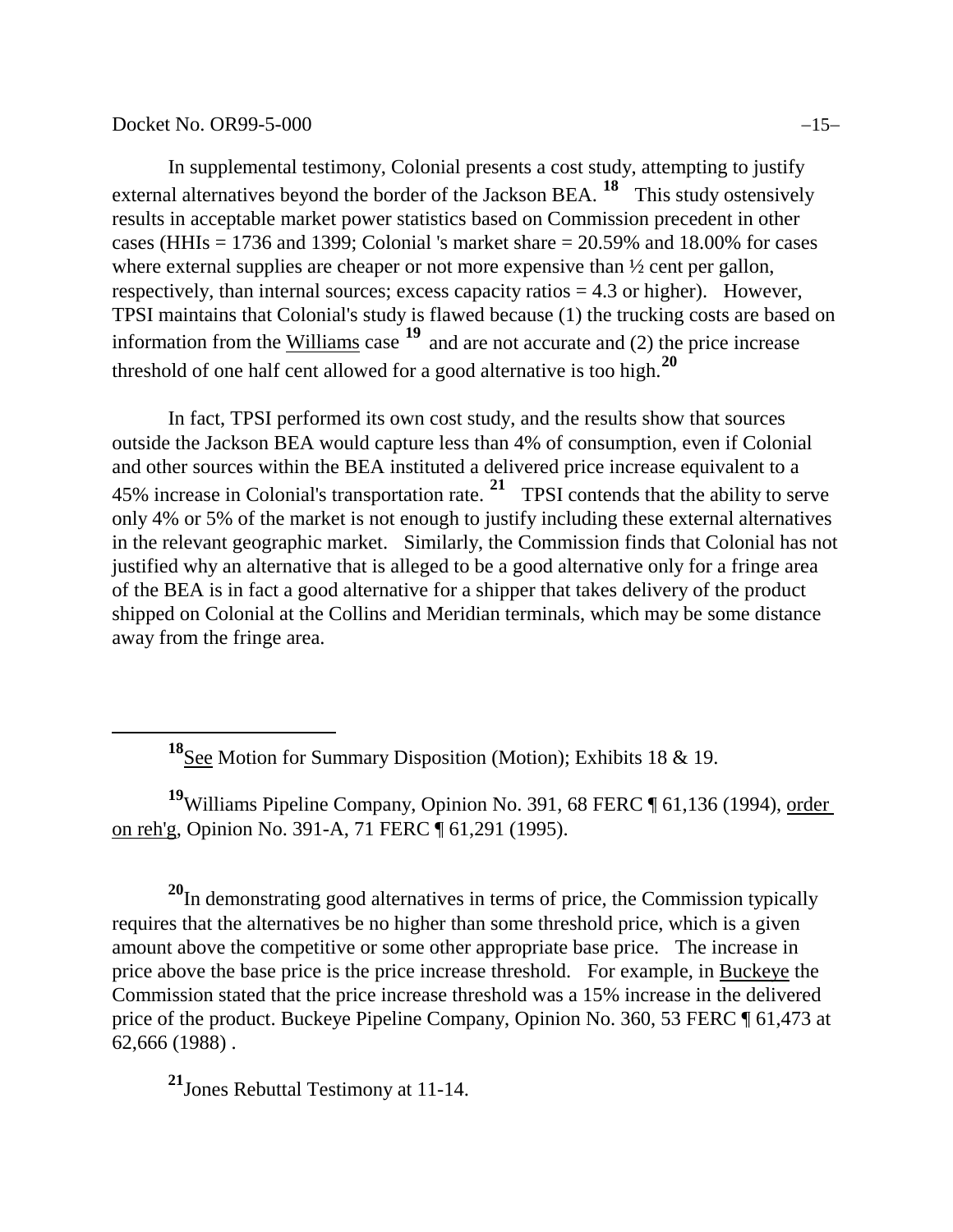Docket No. OR99-5-000 −16−

Colonial presents capacity-based market power statistics in Exhibit 20 of the supplemental testimony of Dr. George Schink for sources located in the Jackson BEA alone. **[22](#page-16-0)** The effective capacity HHI is 2347, Colonial's market share is 24.23% and the excess capacity ratio is  $3.7 \cdot$  <sup>[23](#page-16-1)</sup> If valid, these market power statistics may be acceptable based on Commission precedent in other cases. **[24](#page-16-2)** TPSI does not criticize this study, except to say that the HHI is higher than the 1800 HHI standard put forth in the DOJ Merger Guidelines.

Colonial also contends that it lacks market power because waterborne movements through the Vicksburg terminal account for over 11% of the demand in the market.**[25](#page-16-3)** However, TPSI challenges this assertion based on Dr. Jones' (TPSI's witness) testimony that (1) a substantial share of barrels arriving at Vicksburg leave the Jackson BEA for other markets, rather than being consumed there and (2) expansion of capacity at Vicksburg may be costly, meaning that expanded shipments through Vicksburg may not be a good alternative to Colonial in terms of price in the future. **[26](#page-16-4)**

**<sup>22</sup>**Motion, Exhibit 20.

**<sup>23</sup>**Id.

<span id="page-16-0"></span> $\overline{a}$ 

<span id="page-16-2"></span><span id="page-16-1"></span>**<sup>24</sup>** See Buckeye Pipeline Company, Opinion No. 360, 53 FERC ¶ 61,473 (1988), order on reh'g, Opinion No. 360-A, 55 FERC ¶ 61,084 (1991).

<span id="page-16-3"></span>**<sup>25</sup>**In Williams, the Commission found that lack of market power existed in one market where waterborne capacity was expandable and waterborne movements accounted for 10% or more of the demand in the market. In such a case, it might be argued that expanded waterborne shipments could defeat any attempt by the pipeline to exercise market power. Williams Pipeline Co., 58 FERC ¶ 63,004 at 65,014 (1992).

<span id="page-16-4"></span>**<sup>26</sup>**Transmontaigne Protest (Protest); Dr. Jones Testimony at 22-26.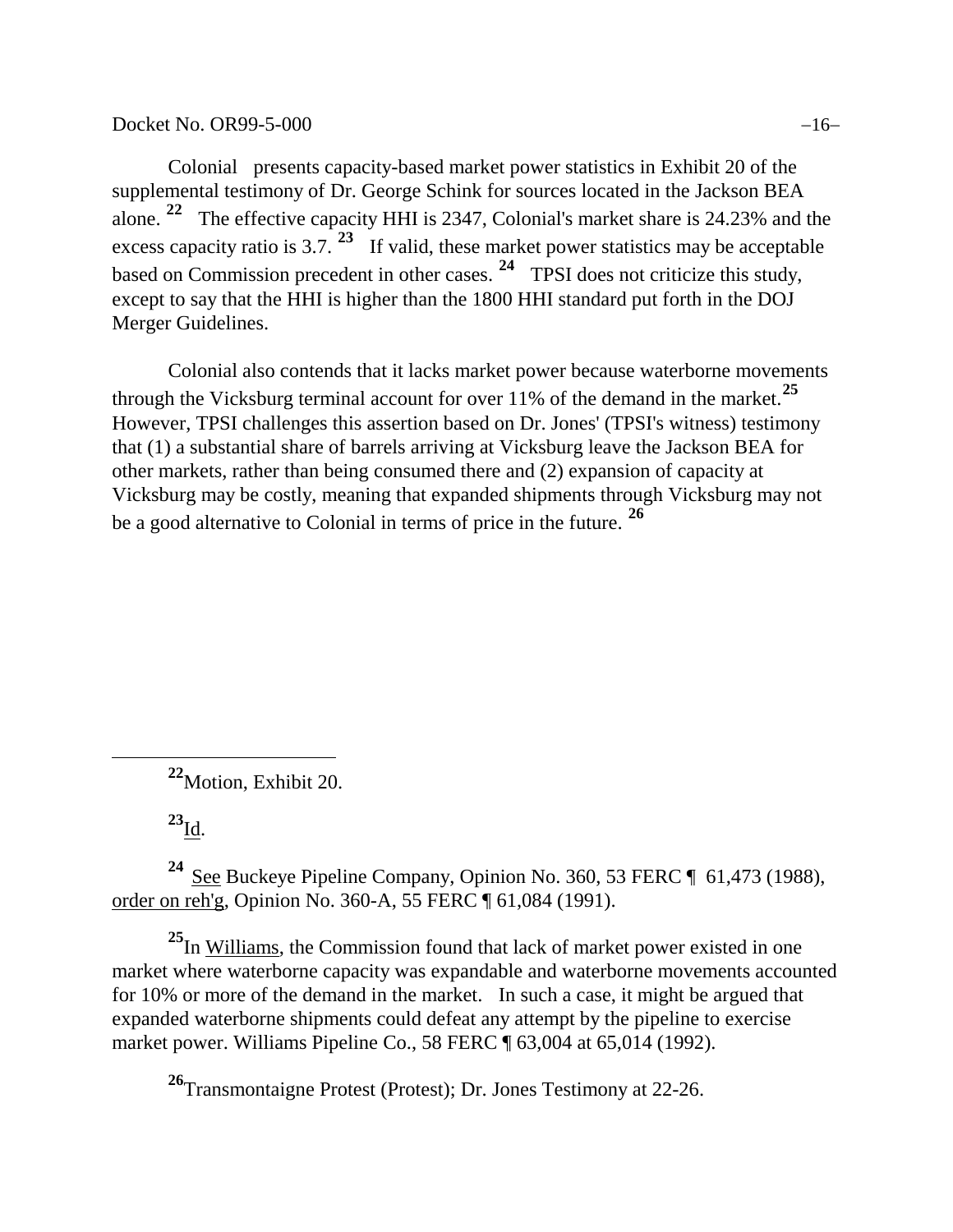TPSI states there are four petroleum facilities at Vicksburg, but only one facility handles the pipelineable refined petroleum products at issue.<sup>[27](#page-17-0)</sup> That facility, operated by Citgo Petroleum (Citgo), has nine storage tanks with an approximate capacity of 180,000 barrels, and a three-bay truck loading rack. **[28](#page-17-1)** The Citgo facility has a maximum throughput capacity of approximately 15 kBD. In order to increase its capacity above 15 kBD, TPSI contends that the Citgo facility would have to add additional storage tanks, as well as additional loading bays. **[29](#page-17-2)** However, TPSI states that there is no room at the Citgo facility to add additional storage tanks or loading bays, and the Citgo facility is locked in by businesses on both sides. Accordingly, TPSI claims that Citgo would have to either build a new facility or buy out its neighbors to expand its capacity to handle any substantial additional volume of refined petroleum products. The cost of building a new facility capable of handling up to 15 kBD of gasoline, diesel fuel, and jet fuel, would be approximately \$5-7 million. **[30](#page-17-3)**

TPSI also argues that Vicksburg is a high cost supplier of refined product within the Jackson BEA. TPSI maintains that the posted product price for gasoline at the Vicksburg facility is currently 1.28 and 1.47-cents per gallon higher than the comparable posted price at Meridian and Collins.<sup>[31](#page-17-4)</sup> Thus, TPSI posits that the Vicksburg facility cannot compete with Colonial in the major population centers of the Jackson BEA. The facility can economically serve less than 5% of the consumption of the Jackson BEA. TPSI asserts the substantial costs associated with expanding Vicksburg's capacity would only increase the cost disadvantage the Vicksburg facility suffers relative to Colonial, making it even less competitive.

<span id="page-17-4"></span><span id="page-17-3"></span><span id="page-17-2"></span><span id="page-17-1"></span>**<sup>28</sup>**Id.  $29$ <sub>Id.</sub> **<sup>30</sup>**Id. at 21. **<sup>31</sup>**Id. at 22.

<span id="page-17-0"></span>**<sup>27</sup>**Reply of Transmontaigne to Motion for Summary Disposition (Reply) at 20.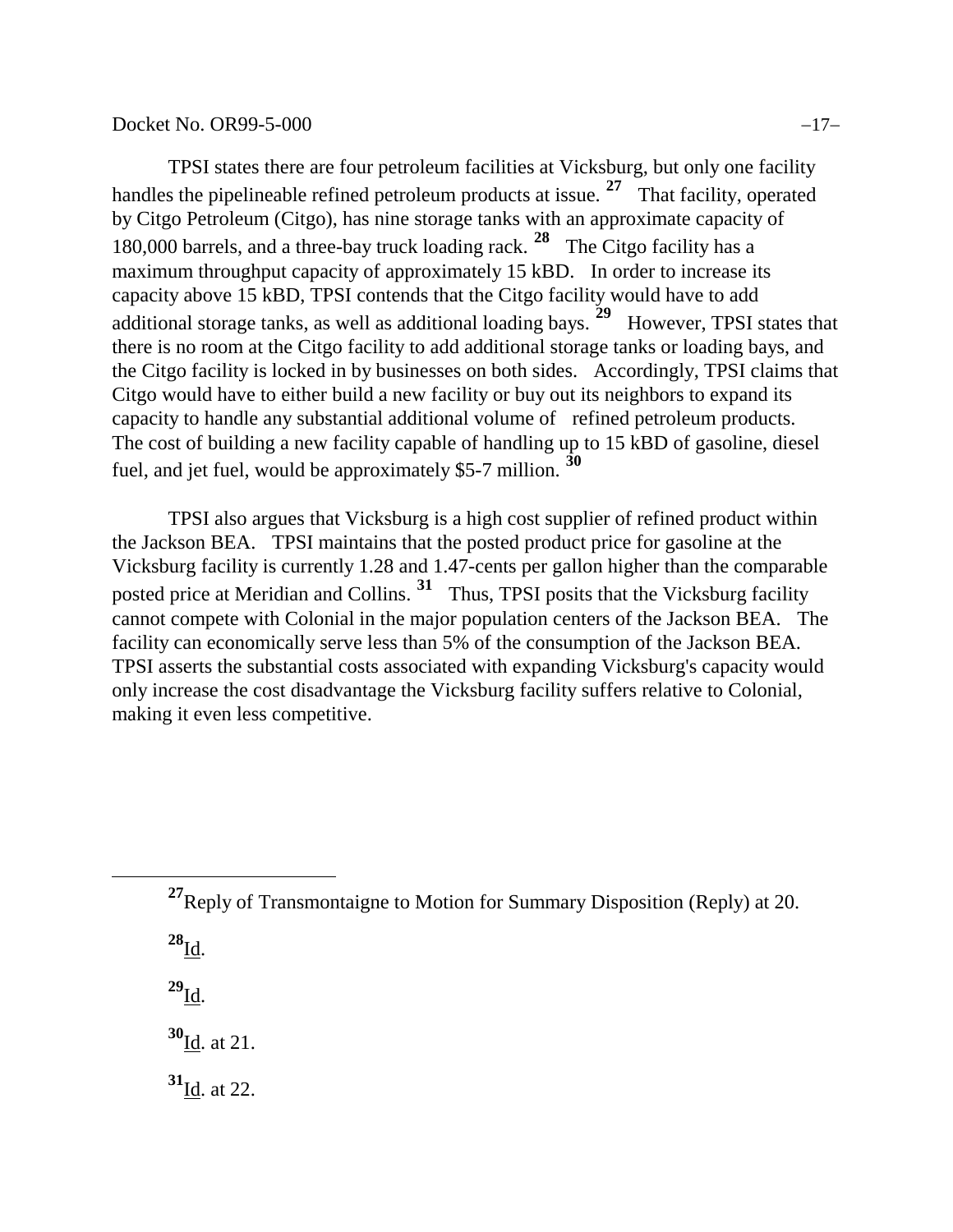#### Docket No. OR99-5-000 −18−

 $\overline{a}$ 

Notwithstanding the arguments raised by TPSI, in light of the additional information provided by Colonial in Exhibit 20 of its supplemental testimony by Dr. George Schink, the Commission finds that Colonial has demonstrated that it lacks market power for deliveries at Collins and Meridian, MS. This is Colonial's sole exhibit presenting potential competitive alternatives located only within the Jackson BEA, and this exhibit was not directly challenged by TPSI. Nevertheless, to be conservative in our analysis, the Commission has modified the exhibit by eliminating waterborne sources of supply as competitive alternatives because of general concerns expressed by TPSI about Colonial's use of waterborne statistics.**[32](#page-18-0)** As a result, Colonial's market share is 25%, and the effective capacity and adjusted capacity HHIs are 2500. Based on market power statistics in destination markets in other cases where the Commission has found lack of market power, the Commission believes its conservative modification of Colonial's statistics, based on the Jackson BEA alone, merits a lack of market power finding.

#### 3. Baton Rouge-New Orleans Destination Market

TPSI also raises several valid concerns regarding Colonial's definition of its Baton Rouge-New Orleans destination market. TPSI criticizes Colonial for combining the Baton Rouge and New Orleans BEAs into one large destination market, and then making it even larger by including external supply sources from truck radii of 75 and 100 miles. Colonial proffers the following as justification for conflating the two BEAs: the close proximity of the central cites of the two BEAs ( approximately 82 road miles apart); all the refineries in the two BEAs are located on the Mississippi River and have active barge docks that allow all of these refineries to supply locations throughout the two BEAs; pipelines link four of the eight refineries in the New Orleans BEA to the city of Baton Rouge; and all ten of the refineries in the two BEAs are located within 100 road miles of the cities of Baton Rouge and New Orleans. TPSI states if the Baton Rouge BEA was considered a destination market by itself, it calculates an effective capacity HHI of 3051 and market share of 33%, compared to less than 1200 and 14% respectively for the combined BEAs.

TPSI performed a "small but significant and nontransitory increase in price" (SSNIP) test that demonstrated supply alternatives in the New Orleans BEA could not

<span id="page-18-0"></span>**<sup>32</sup>**These concerns as related to Vicksburg are discussed above. Also, TPSI is critical of Colonial's assumption in calculating capacity-based market power statistics that local consumption is first served by waterborne alternatives, with the remainder assigned to other alternatives.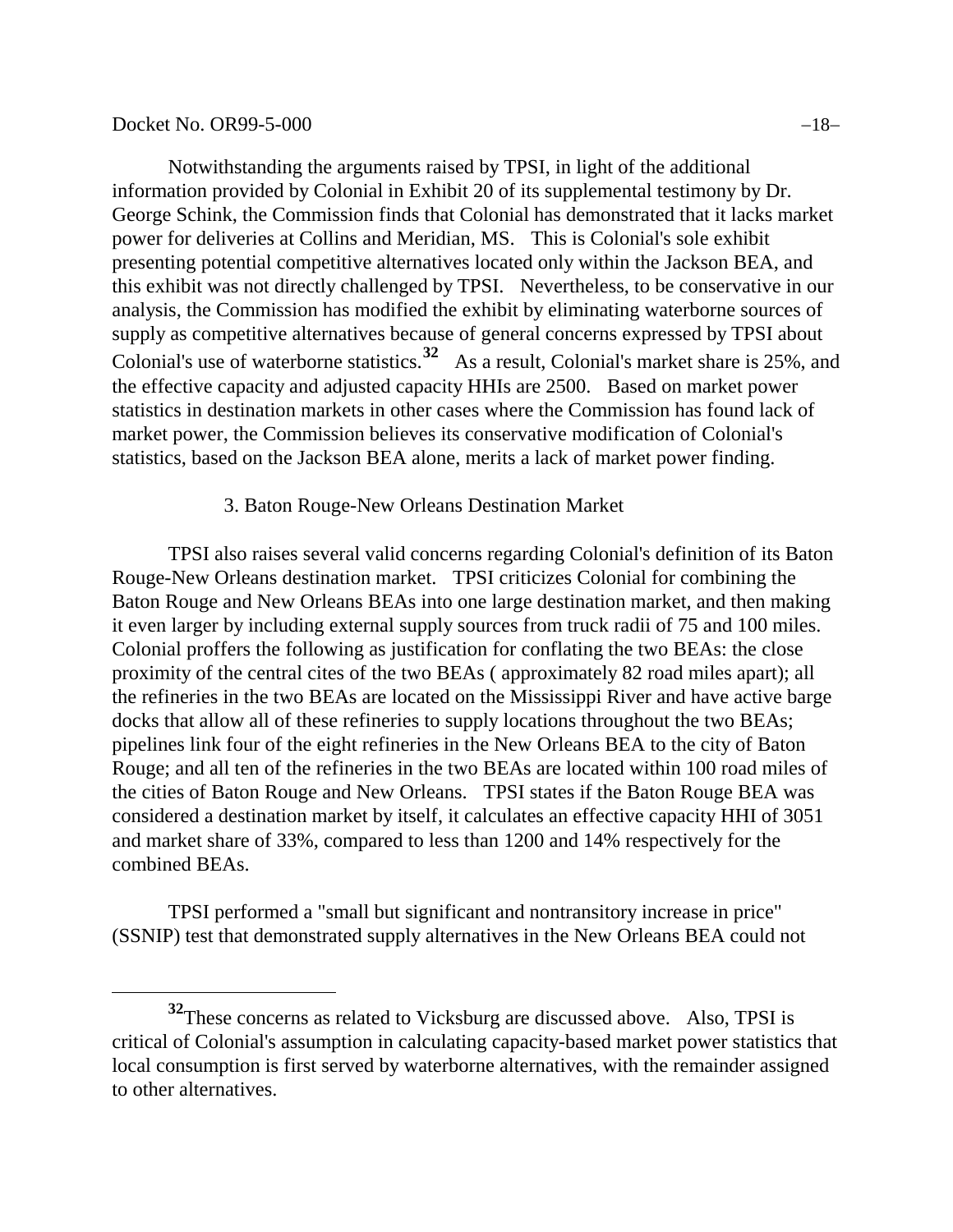Docket No. OR99-5-000 −19−

effectively compete with Colonial's pipeline in the Baton Rouge BEA. The results of the study are shown in the following three tables:

|                                                             | <b>Baton Rouge</b> | Convent/Garyville | New Orleans   |
|-------------------------------------------------------------|--------------------|-------------------|---------------|
| <b>OPIS</b> posted price<br>Truck freight to Baton<br>Rouge | 42.47<br>0.00      | 42.86<br>1.85     | 42.63<br>2.35 |
| Laid in price at Baton<br>Rouge                             | 42.47              | 44.71             | 44.98         |

# I. **Delivered product costs**

 $\overline{a}$ 

# II. **Delivered product costs following a 15% Colonial tariff increase**

|                                                                           | <b>Baton Rouge</b> | Convent/Garyville | New Orleans   |
|---------------------------------------------------------------------------|--------------------|-------------------|---------------|
| <b>OPIS</b> posted price<br>(Adjusted)<br>Truck freight to Baton<br>Rouge | 42.59<br>0.00      | 42.86<br>1.85     | 42.63<br>2.35 |
| Laid in price at Baton<br>Rouge                                           | 42.59              | 44.71             | 44.98         |

# III. **Delivered products costs following a .5 cent/gallon Colonial tariff increase [33](#page-19-0)**

|                   |          | Baton Rouge   Convent/Garyville | New Orleans |
|-------------------|----------|---------------------------------|-------------|
| OPIS posted price | 42.97    | 42.86                           | 42.63       |
| (Adjusted)        | $0.00\,$ | 1.85                            | 2.35        |

<span id="page-19-0"></span>**<sup>33</sup>**Posted prices and truck freights in cents/gallon. OPIS reports Convent, LA and Garyville, LA as a single price. Trucking rates differ. A simple average was calculated to create a single trucking rate.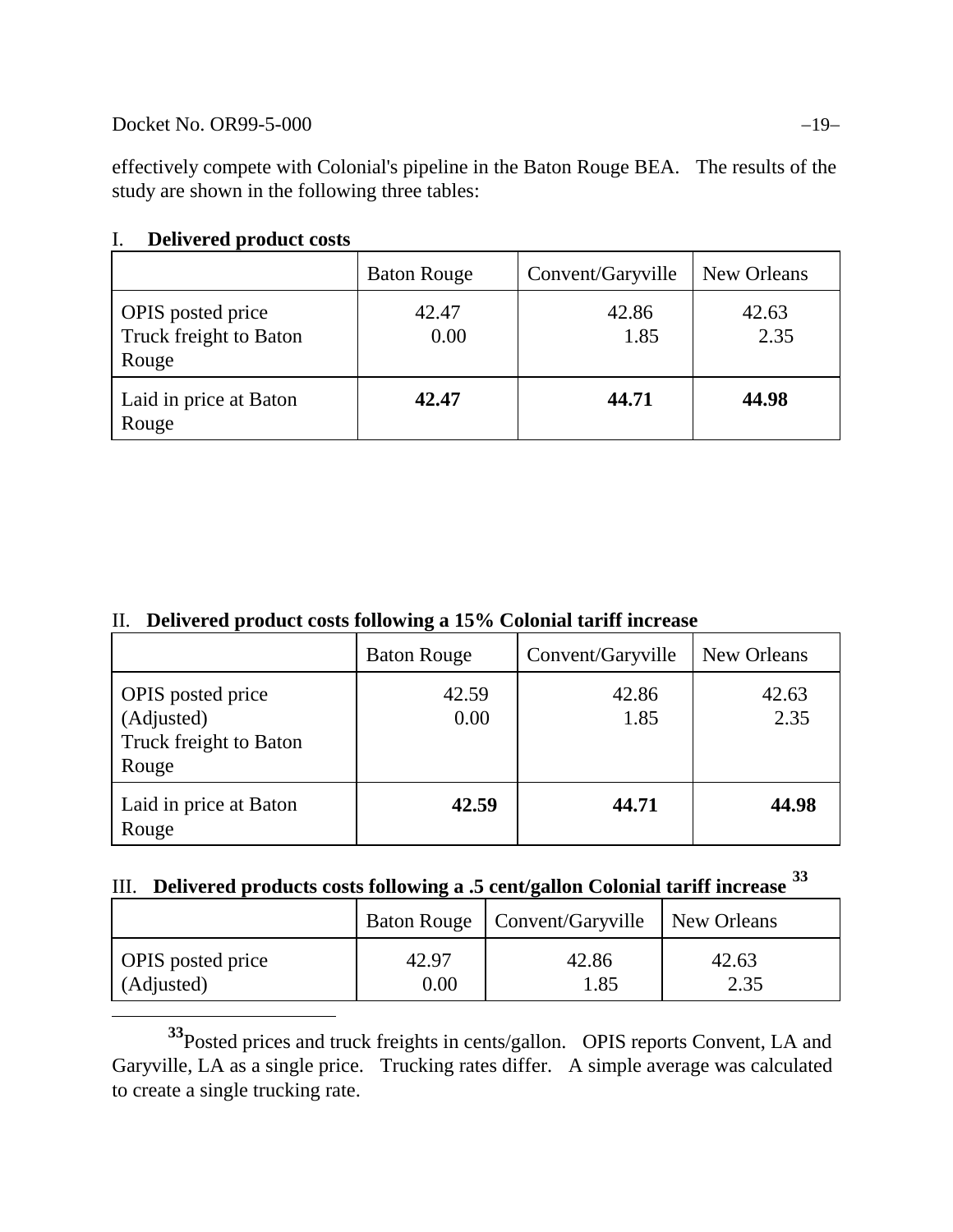| Truck freight to Baton<br>Rouge |       |       |       |
|---------------------------------|-------|-------|-------|
| Laid in price at Baton<br>Rouge | 42.97 | 44.71 | 44.98 |

The tables above give the delivered cost of shipping product to Baton Rouge by tank truck from Garyville and Convent, LA (the two refineries that have the closest refinery truck racks to Baton Rouge) and terminals near the city of New Orleans. A comparison of the laid-in cost of product trucked from these origin points with the posted price in Baton Rouge indicates that product cannot be economically trucked from the New Orleans BEA into Baton Rouge. This is evident when one compares the laid-in price with the posted price from the analysis of the above tables. TPSI states that Garyville, Convent and New Orleans still cannot economically serve Baton Rouge, even when a 15% SSNIP is added to the Colonial tariff in Baton Rouge. The SSNIP test is repeated using Colonial's 0.5 cent per gallon differential in place of a SSNIP equal to 15% of Colonial's tariff. TPSI finds that even using Colonial's larger price differential, product trucked in from the New Orleans BEA cannot compete effectively in the Baton Rouge BEA.

Colonial did not present any market power statistics related to the Baton Rouge BEA, alone, in its original application. However, in Colonial's Motion for Summary Disposition, Colonial presents supplemental testimony with capacity-based market power statistics for sources located only in the Baton Rouge BEA, as well as statistics including external sources located within 75 and 100 miles of the BEA. Colonial does not make deliveries to its Baton Rouge terminal, so no delivery statistics were presented.

Colonial states that when only intra-BEA sources are included, the effective capacity-based HHI for the Baton Rouge BEA destination market is 1,022 (including waterborne receipts and inbound pipelines) and Colonial's capacity-based market share is 14.3%. The adjusted capacity-based HHI is 223 and the excess capacity ratio is 2.3. Colonial argues the low HHI results produced do not even provide a complete picture of the competitive situation within the Baton Rouge BEA because these calculations exclude inbound truck movements from the refineries in the New Orleans BEA and from refineries in the area to the west of the Baton Rouge BEA.

In Colonial's analysis using a 75-mile trucking radius for external suppliers, the effective capacity-based market share is 7.8%, the effective capacity-based HHI is 616, the DOJ-adjusted capacity HHI is 93, and the excess capacity ratio is 4.3. When a 100-mile trucking radius is used for external supply sources, Colonial's effective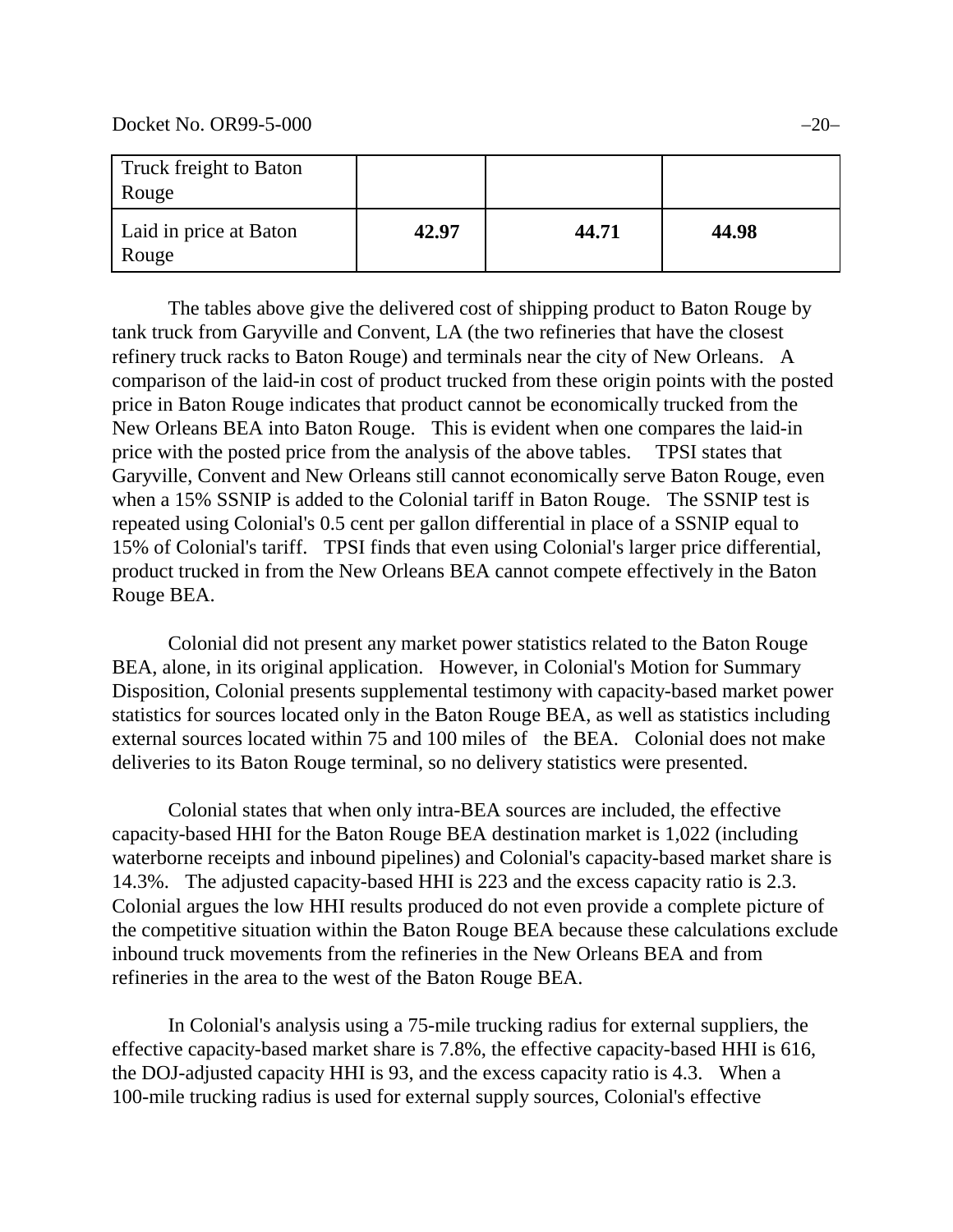## Docket No. OR99-5-000 −21−

capacity-based market share is 7.4%, the effective capacity-based HHI is 616, the DOJ adjusted-capacity HHI is 93, and the excess capacity ratio is 4.5. These calculations are performed assuming that the Exxon-Mobil merger occurs. Colonial concludes that these statistical results clearly demonstrate that the Baton Rouge BEA destination market is highly competitive.

However, there may be some question about the accuracy of Colonial's waterborne capacity used in developing the above-mentioned market power statistics related to the Baton Rouge BEA. Although addressing a somewhat different issue, TPSI, in the supplemental testimony of Mark Huff, questions whether all of the barge capacity is appropriately assigned to refined products (the relevant product in this case) versus other products such as blend or feedstock products used by refineries and petrochemical companies in producing other products. **[34](#page-21-0)**

<span id="page-21-0"></span>**<sup>34</sup>**Reply, Mark Huff Testimony at 6-7.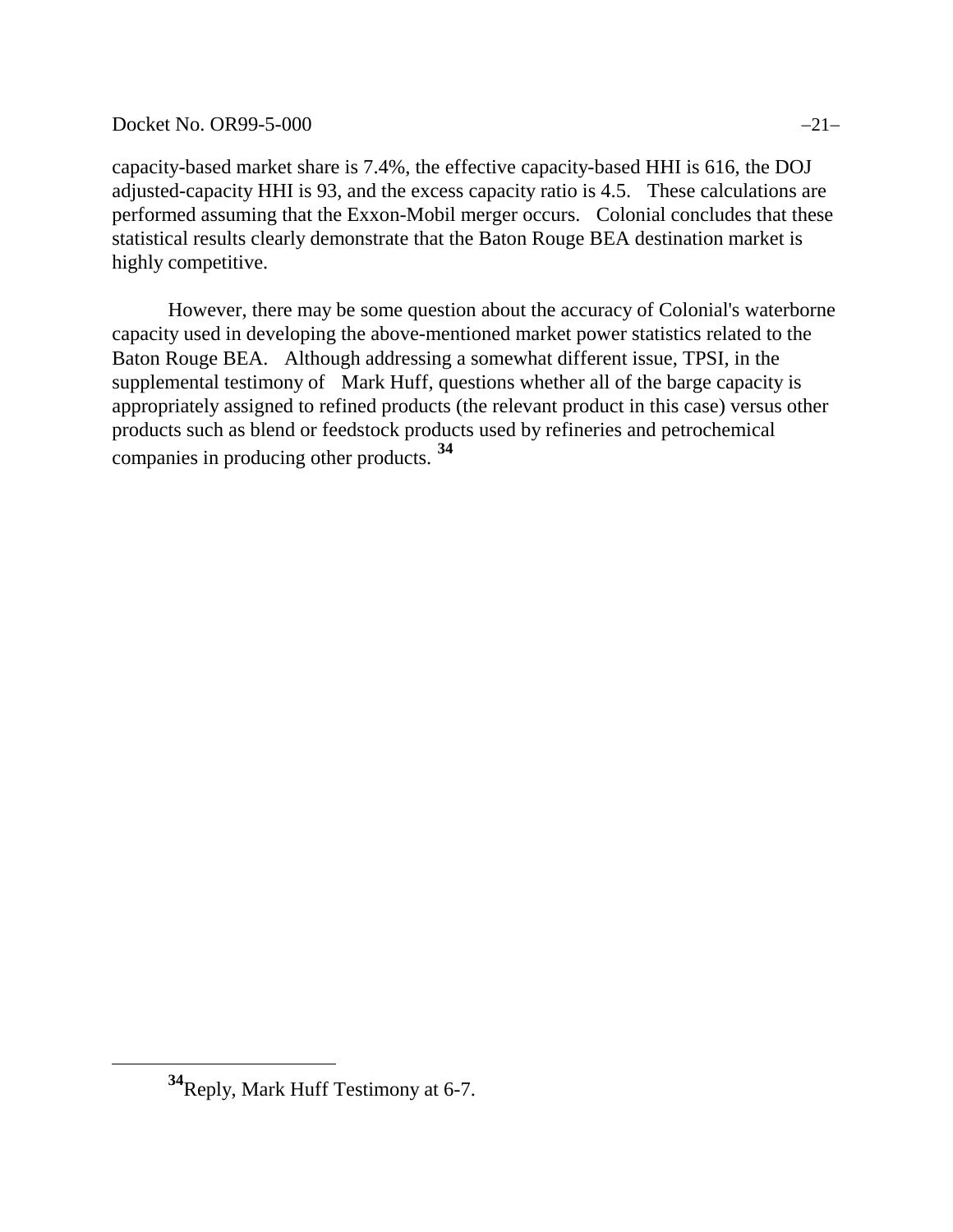#### $Dacket No. OR99-5-000$  −22−

In this case, there have been significant protests to Colonial including alternative supply sources located outside of single BEAs. The Commission believes that if Colonial wants to use relevant markets containing alternatives external to a BEA, Colonial must demonstrate that the external sources are indeed good alternatives based on cost studies. In Order No. 572, the Commission clearly stated that market-based rate applicants must include pertinent data about transportation alternatives and other competitive alternatives.<sup>[35](#page-22-0)</sup> For example, the oil pipeline would have to include data similar to that provided for its own facilities and services, including cost and mileage data in specific reference to the oil pipeline's terminals and major consuming markets. **[36](#page-22-1)** The burden is on the pipeline to justify its inclusion of transportation alternatives and other competition in its market analysis. Moreover, as has already been stated, adopting some standard radius (e.g., 75 miles) for accepting external sources as good alternatives completely disregards the importance of the price of the product (e.g., price of gasoline) in determining whether an external source is good alternative.

Notwithstanding TPSI's protests, the Commission finds that the data in Exhibit 7 of Colonial's supplemental testimony by George Schink does demonstrate that Colonial lacks significant market power for deliveries at Baton Rouge, LA. This is Colonial's sole exhibit presenting potential competitive alternatives located only within the Baton Rouge BEA, and this exhibit was not directly challenged by TPSI. Nevertheless, to be conservative, the Commission modified the exhibit by eliminating waterborne sources of supply as competitive alternatives because of general concerns expressed by TPSI about Colonial's use of waterborne statistics.  $\frac{37}{1}$  $\frac{37}{1}$  $\frac{37}{1}$  As a result of the foregoing modification, Colonial's market share is 20.52 %; the effective capacity HHI is 2006; and the DOJ adjusted capacity HHI is 2000. Based on market power statistics in destination markets

<span id="page-22-1"></span><span id="page-22-0"></span>**<sup>35</sup>**Market-Based Ratemaking for Oil Pipelines, Order No. 572, 59 FR 59148 (Nov. 16, 1994), FERC Stats. & Regs. (Regulations Preambles, 1991-1996) ¶ 31,007 at 31,191 (Oct. 28, 1994).

**<sup>36</sup>**Id.

 $\overline{a}$ 

**<sup>37</sup>**TPSI criticizes Colonial's waterborne data for the Baton Rouge/New Orleans market, and some of these concerns may raise questions about the accuracy of the

<span id="page-22-2"></span>waterborne data for the Baton Rouge BEA only. Also, TPSI is critical of Colonial's assumption in calculating capacity-based market power statistics that local consumption is first served by waterborne alternatives, with the remainder assigned to other alternatives.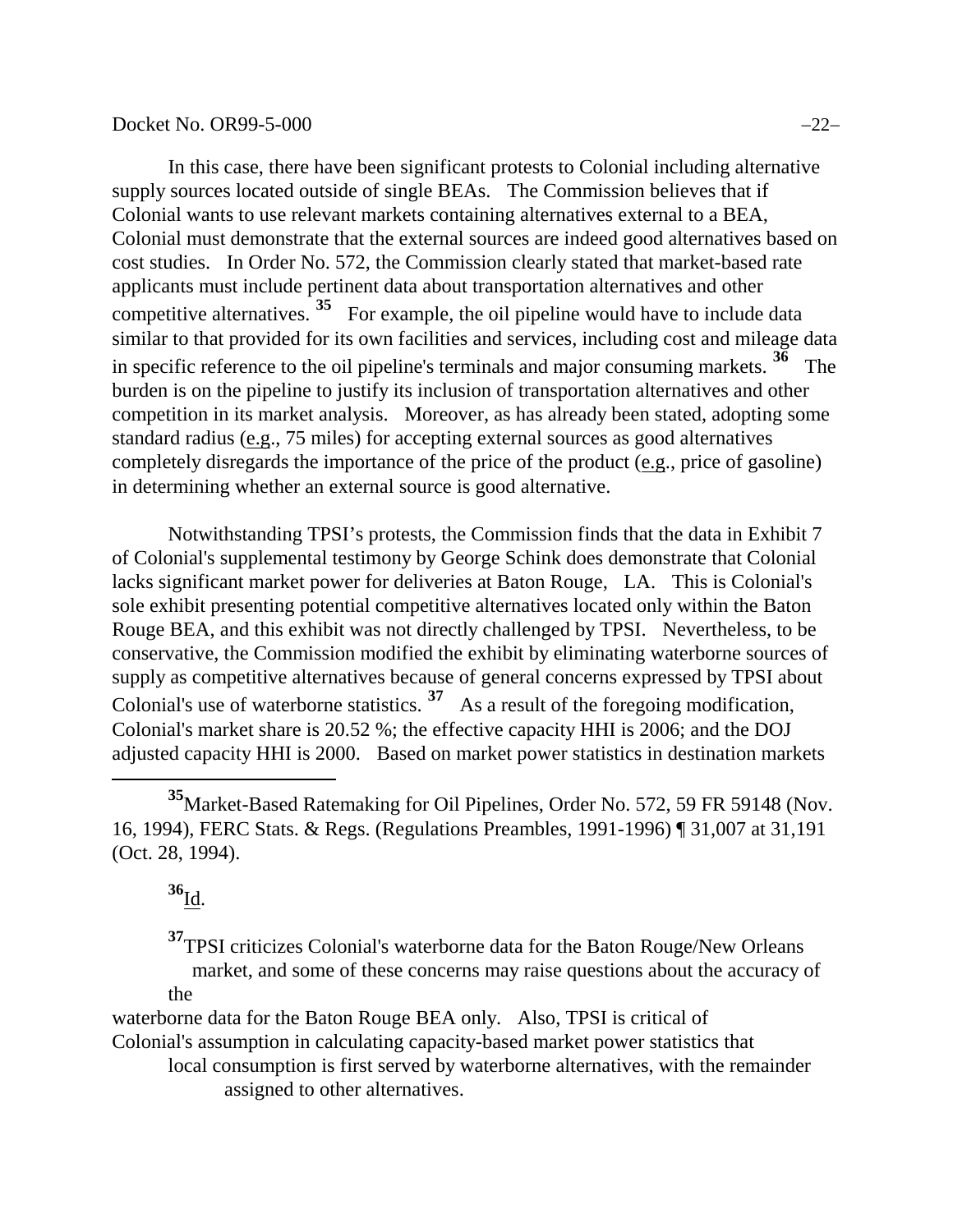Docket No. OR99-5-000 −23−

in other cases where the Commission has found a lack of significant market power, the Commission believes its conservative modification of Colonial's statistics, based on the Baton Rouge BEA alone, supports a finding of lack of market power.

# 4. Uncontested Markets

TPSI did not protest the Beaumont-Port Arthur, TX and Lafayette, LA destination markets. However, in its reply to Colonial's motion of summary disposition, Chevron suggests that shippers should have the opportunity to challenge Colonial's claim of effective competition in certain origin and destination markets in Texas, Louisiana, and Mississippi. No substantive protests have been filed alleging that Colonial has market power in these destination markets.

Chevron challenges Colonial's definition of separate origin and destination markets by contending that the application lacks evidence of the cost of transportation alternatives in the discrete corridor between origins and destinations. However, the Commission rejected the corridor approach in Williams. **[38](#page-23-0)** By rejecting the corridor approach, the Commission recognized that if geographic markets were limited to specific origin/destination pairs, this would fail to recognize the economic concerns of the shippers as well as eliminate from consideration competitive suppliers who bring product into the markets without utilizing the specific corridors.

After analyzing Colonial's application for market-based rates, the Commission concludes that the Lafayette, LA and the Beaumont-Port Arthur, TX destination markets are not at issue. In addition, while the Baton Rouge-New Orleans, LA and Jackson, MS destination markets were heavily contested, the Commission concludes that Colonial lacks significant market power in these markets. Colonial will be permitted to implement market-based rates in the uncontested destination markets as well as the destination markets where the Commission found it lacked market power

The Commission orders:

<span id="page-23-0"></span> $\overline{a}$ 

(A) Colonial's application for a market power determination is granted to the extent discussed in the body of this order. Colonial may file to implement market based

**<sup>38</sup>**Williams Pipeline Company, 68 FERC ¶ 61,136, at 61,660-61 (1994).